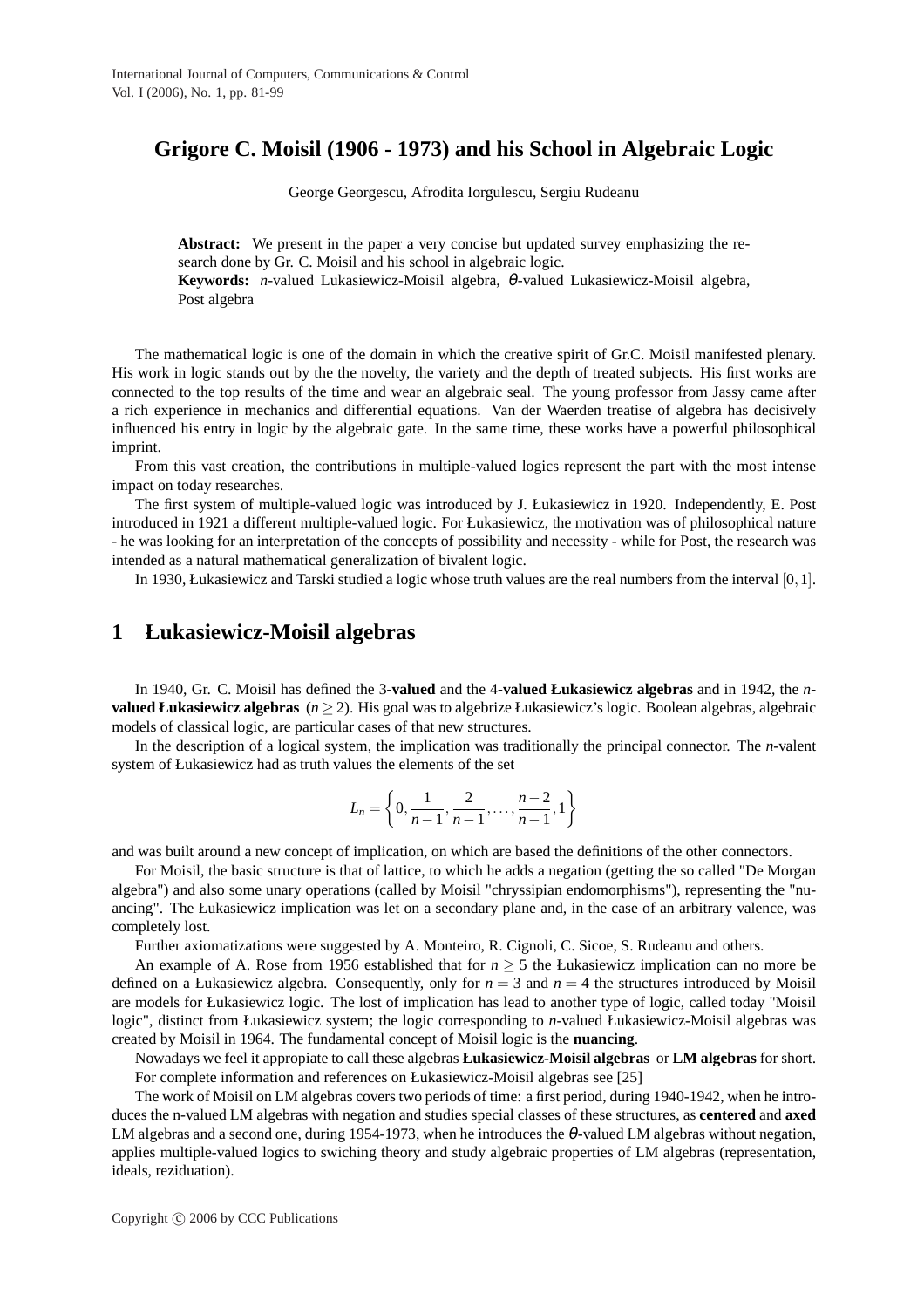Moisil's works traced research directions for many Romanian and foreign mathematicians. In Argentina, at Bahia Blanca, Antonio Monteiro and his school (Roberto Cignoli, Luiz Monteiro, Luiza Iturrioz, Maurice Abad etc.) have contributed decisively to consolidate LM agebras as a domain of algebra of logic and to disseminate them in the mathematical world.

In his PhD thesis from 1969 [29], R. Cignoli makes a very deep study of *n*-valued Moisil algebras (the name he first gives to the *n*-valued Łukasiewicz algebras introduced by Moisil).

#### **1.1** *n***-valued Łukasiewicz-Moisil algebras**

The structure called "De Morgan algebra" was first studied by Moisil; the name was given by Antonio Monteiro [142]; a duplicate name is "quasi-Boolean algebra" given by A. Bialynicki-Birula and H. Rasiowa.

**Definition 1.1.** *A* **De Morgan algebra** *is a structure*

$$
(A,\vee,\wedge,-,0,1)
$$

- *such that* (*A*,∨,∧,0,1) *is a distributive lattice with 0 and 1 and the unary operation* <sup>−</sup>*, called negation, verifies:*
	- $(DMO) \quad 1 = 0^-$
	- $(DM1)$   $(x^-)^{-} = x,$
	- $(DM2)$   $(x \wedge y)^{-} = x^{-} \vee y^{-}$ .
- **Remark 1.2.** *In a De Morgan algebra we also have:*  $(DM3)$   $(x \vee y)^{-} = x^{-} \wedge y^{-}$ .

**Definition 1.3.** *Let*  $J = \{1, 2, ..., n-1\}$ *. An n***-valued Łukasiewicz-Moisil algebra**  $(n \geq 2)$  *or an LM*<sub>*n*</sub> *bf algebra for short is an algebra* 

$$
\mathcal{A} = (A, \vee, \wedge, \overline{\phantom{a}}, (r_j)_{j \in J}, 0, 1)
$$

*of type*  $(2, 2, 1, (1)$ <sub>*j*∈*J*</sub>,0,0) *such that:* 

*(i)* (*A*,∨,∧, <sup>−</sup>,0,1) *is a De Morgan algebra.*

*(ii) the unary operations*  $r_1, r_2, \ldots, r_{n-1}$  *fulfil the following axioms: for every*  $x, y \in A$  *and every i, j*  $\in$  *J*,

 $(L1)$   $r_i(x \vee y) = r_i x \vee r_i y$ , *(L2)*  $r_j x \lor (r_j x)^{-} = 1$ , *(L3)*  $r_j \circ r_i = r_i$ ,  $(L4)$   $r_j(x^-) = (r_{n-j}x)^-,$ *(L5)*  $r_1 x \leq r_2 x \leq \cdots \leq r_{n-1} x$ , *(L6) if*  $r_i x = r_i y$  *for every*  $i \in J$ *, then*  $x = y$ *; this is* **the determination principle.** 

*If* A *fulfils* (*i*) and only ( $LI$ )–( $L5$ ) we shall say that A is an  $LM_n$  pre-algebra.

**Proposition 1.4.** In every *LM<sub>n</sub>* algebra A, the following properties are verified: for every  $x, y \in A$  and every  $j \in J$ ,  $(L7)$   $r_j(x \wedge y) = r_jx \wedge r_jy;$ 

(L8)  $r_j x \wedge (r_j x)^{-} = 0;$ (L9)  $x \leq y$  *if and only if*  $(r_i x \leq r_i y$ , for every  $i \in J$ ); (L10) *r*1*x* ≤ *x* ≤ *rn*−1*x*;  $(L11)$   $r_i0 = 0, r_i1 = 1;$ (L12) *Let C*(*A*) *be the set of* complemented elements *of A, i.e.*

$$
C(A) = \{ x \in A \mid \exists x' \in A, x \lor x' = 1, x \land x' = 0 \}.
$$

Let  $K_j$  be the set of all elements of *A* left invariant by  $r_j$ ,  $j \in J$ , i.e.

$$
K_j = \{x \in A \mid r_j x = x\}.
$$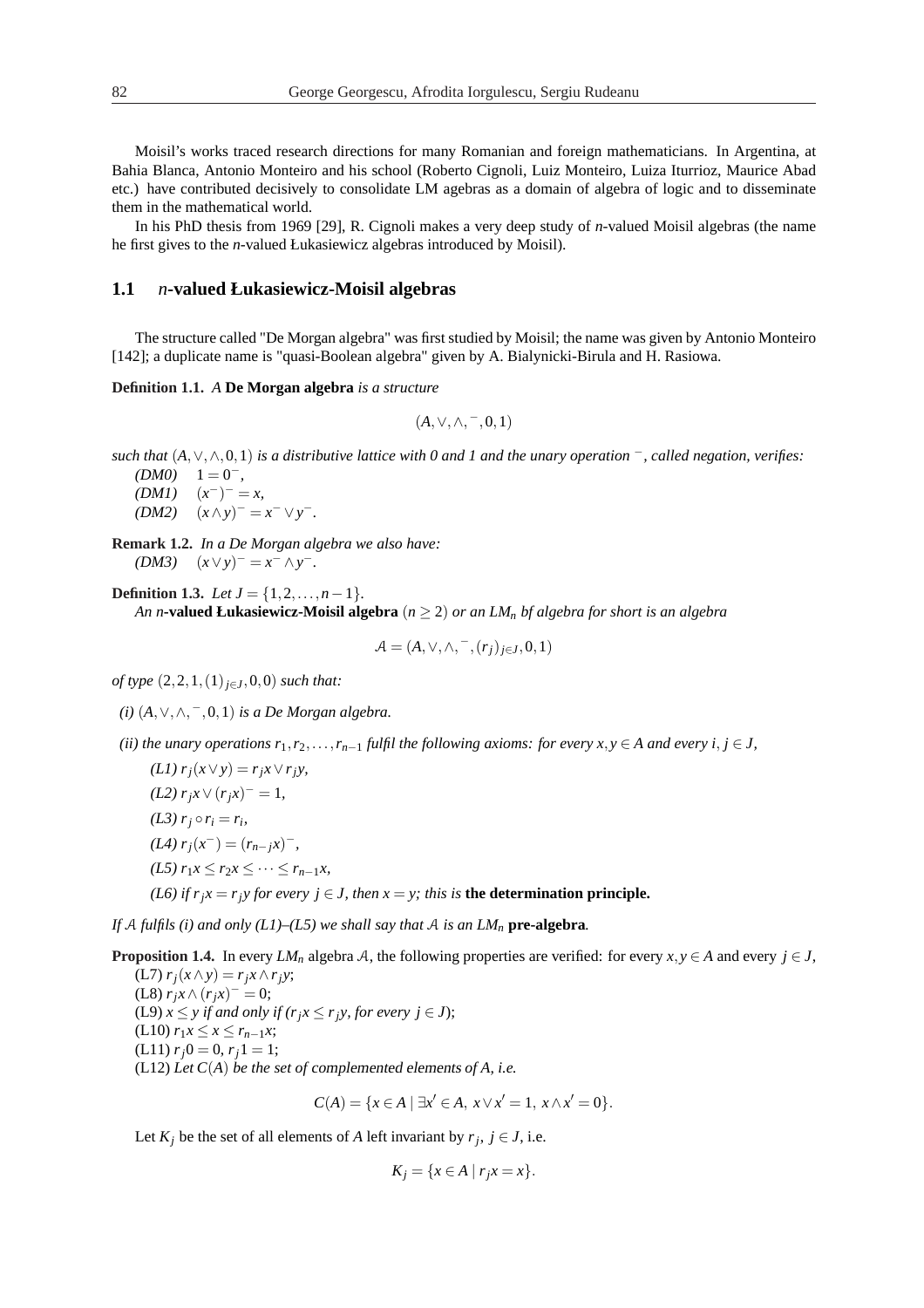Then:

(i)  $r_j x \in C(A)$ , for every  $j \in J$ ,  $x \in A$  and (ii)  $C(A) = K_j$ , for every  $j \in J$ ; (L12')  $(C(A), \vee, \wedge, \neg, 0, 1)$  is a Boolean algebra, where  $x^- = x'$ ; (L12") If  $z \in C(A)$ , then for every  $x \in A$ :  $x \wedge z = 0 \Longleftrightarrow x \leq z^{-}$ ,  $z \vee x = 1 \Longleftrightarrow z^{-} \leq x;$  $(L13) x^- \vee r_{n-1}x = 1;$  $(L14)$  *x*  $\wedge$   $(r_{n-1}x)^{-} = 0.$ 

**Example 1.5.** The algebra

$$
\mathcal{L}_n = \mathcal{L}_n^{(LM_n)} = (L_n, \vee, \wedge, \neg, (r_j)_{j \in J}, 0, 1),
$$

where

$$
L_n = \left\{0, \frac{1}{n-1}, \frac{2}{n-1}, \dots, \frac{n-2}{n-1}, 1\right\}
$$

and

$$
\begin{cases}\nx \vee y = \max(x, y), & x \wedge y = \min(x, y), & x^- = 1 - x, \\
r_j\left(\frac{i}{n-1}\right) = \begin{cases}\n0, & \text{if } j + i < n, \\
1, & \text{if } j + i \geq n,\n\end{cases} \quad i \in \{0\} \cup J, \ j \in J,\n\end{cases}
$$

is an  $LM_n$  algebra, that we shall call the canonical  $LM_n$  algebra.

The proper subalgebras of  $\mathcal{L}_n$  have the form:

$$
S = L_n - \bigcup_{x \in L_n - \{0\}} \{x, x^-\}.
$$

They are *LM<sup>n</sup>* algebras.

The smallest subalgebra of  $\mathcal{L}_n$  (with respect to  $\subseteq$ ) is  $C(L_n) = \{0,1\}$ , which is also a Boolean algebra, cf. (L12').

For instance, the subalgebras of

 $-L_3$  are  $L_2$  and  $L_3$ ,

 $-L_4$  are  $L_2$  and  $L_4$  and

 $-L_5$  are  $L_2$ ,  $L_3$ ,  $\{0, 1/4, 3/4, 1\}$  and  $L_5$ .

**Remark 1.6.** *LM*<sup>2</sup> *algebras coincide with Boolean algebras.*

**Proposition 1.7.** In every  $LM_n$  pre-algebra, the determination principle (L6) is equivalent to each of the following conditions: for every  $x, y \in L$ ,

(a) 
$$
x \wedge (r_j x)^{-} \wedge r_{j+1} y \leq y
$$
, for every  $j \in J - \{n-1\}$ ;  
(b)  $x \wedge \bigwedge_{j=1}^{n-1} ((r_j x)^{-} \vee r_j y) \leq y$ .

þ (Representation theorem of Moisil)

Every *LM<sup>n</sup>* algebra can be embedded in a direct product of copies of the canonical *LM<sup>n</sup>* algebra L*n*.

**Corollary 1.1.** Every *LM*<sub>*n*</sub> algebra is a subdirect product of subalgebras of the canonical *LM*<sub>*n*</sub> algebra  $\mathcal{L}_n$ .

∗ ∗ ∗

In 1968, Gr. C.Moisil introduced the θ-valued **Łukasiewicz algebras or LM**θ **algebras for short (without negation**), where  $\theta$  is the order type of a chain with first and last element. The concept of  $\theta$ -valued Łukasiewicz algebra is obtained from that of *n*-valued, on the one hand, by dropping the negation <sup>−</sup> and on the other hand, by replacing the set  $L_n$  by a totally ordered set *I* with first and least elements and by adapting the axioms to this case; the Determination Principle is preserved. These structures were thought by Moisil as models of a logic with an infinity of nuances. According to a confession done by Moisil, he imagined  $LM_\theta$  algebras (without negation) long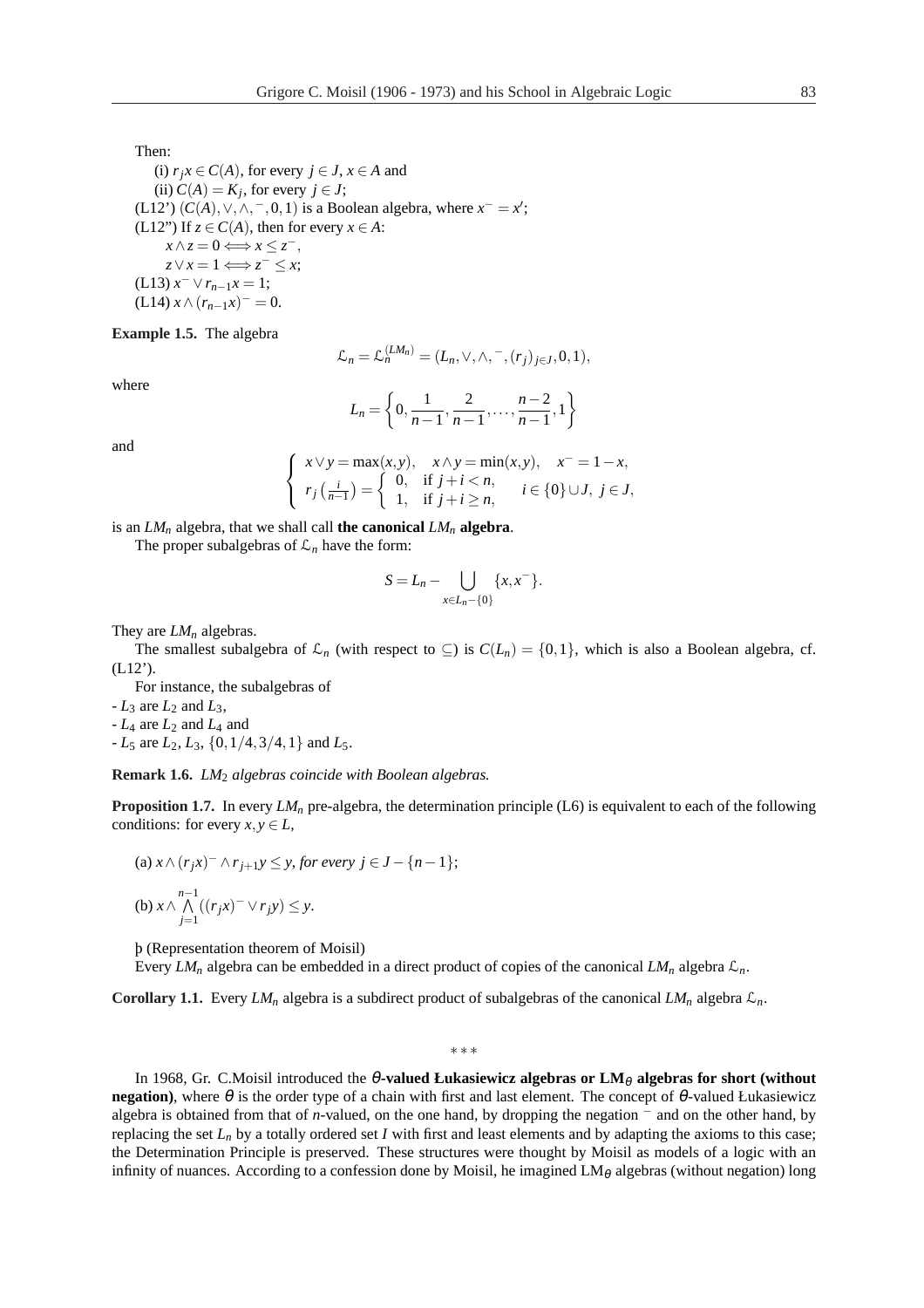time ago, but the care of finding a strong motivation for them delayed the announcement; the motivation was found when Moisil met Zadeh's fuzzy set theory, in which he saw a confirmation of his old ideas.

In 1969, Marek and Traczyk [110] introduced the notion of **generalized Łukasewicz algebra (with negation)**, in an attempt to generalize to the infinite case the *LM<sup>n</sup>* algebras; but their generalization is not a natural one.

In his PhD thesis from 1972 [64], G. Georgescu studied duality theory for Moisil's *LM*θ algebras (without negation), the injective objects (and their characterization), monadic and poliadic algebras.

In his PhD thesis from 1981 [53], A. Filipoiu studied the  $LM_{\theta}$  algebras (without negation) and their associated logic. He gives a representation theorem for  $LM_{\theta}$  algebras by aids of  $\theta$ -valent Moisil field.

In his Master thesis from 1981 [12] also, L. Beznea studies a generalization of  $LM_\theta$  algebras (without negation) obtained by eliminating the Determination Principle.

Later on, in his PhD theses from 1984 [21], V. Boicescu introduced and studied the *n***-valued LM algebras without negation**, as a particular case of Moisil's  $LM_{\theta}$  algebras (without negation).

Following the inverse way, A. Iorgulescu, in her PhD thesis from 1984 [90] also, introduced and studied a natural generalization of Moisil's *LM<sup>n</sup>* algebras to the infinite case, called <sup>θ</sup>**-valued LM algebras with negation** or  $LM_{\theta}$  **algebras with negation** for short; any  $LM_{\theta}$  algebra with negation is a Moisil's  $LM_{\theta}$  algebra without negation.

## **2 Connection with logic**

Gr. C. Moisil invented LM algebras in order to create an algebraic structure playing the same role with respect to the multiple-valued logic as Boolean algebras play with respect to classical, bivalent logic. However, as shown by the example of A. Rose, this only happens for the cases  $n = 3$  and  $n = 4$ .

The algebraic structures adequate to the infinite-valued logic of Łukasiewicz (truth valued in the real interval [0,1]) are the MV-algebras introduced by C.C. Chang in 1958 or, equivalently, the Wajsberg algebras introduced by Font, Rodriguez and Torrens in 1984; D. Mundici proved in in 1986 that MV algebras are categorically equivalent to lattice-ordered Abelian groups with strong unit.

R. Grigolia's *MV<sup>n</sup>* algebras, introduced in 1977, and Cignoli's proper Łukasiewicz algebras, introduced in 1982, are algebraic structures corresponding to *n*-valued logic of Łukasiewicz.

The logic corresponding to *LM<sup>n</sup>* algebras was created by Moisil himself in 1964. Łukasiewicz logic has implication as its primary connector, while Moisil logic is based on the idea of nuance, expressed algebraically by the Chrysippian endomorphisms. The "engine" of the latter logic is Moisil's Determination Principle, according to which an *n*-valued sentence is determined by its Boolean nuances. The Determination Principle realizes a transfer from the multiple-valued logic to the classical logic. This determination brings Moisil logic much closer to classical logic than Łukasiewicz logic. One could say that Moisil logic is **derived** from classical logic by the idea of nuancing. Algebraically, this tight relationship is expressed by the fundamental adjunction between the categories of Boolean and Łukasiewicz algebras.

V. Boicescu in 1971 and A. Filipoiu in 1981 introduced and studied logics appropiate to *LM*θ algebras without negation. (i.e. infinite-valued LM algebras).

A. Filipoiu generalized Smullyan's method of analytic tableaux to  $\theta$ -valued logic without negation and studied the θ-valued predicate calculus as well, with applications to systems of recording and retrieval of information.

Łukasiewicz logic, Post logic and Moisil logic consitute the three directions in the classical theory of multiplevalued logic. Their corresponding algebraic models are *MV* algebras, Post algebras and LM algebras.

## **3 Connections with other structures of algebraic logic**

Moisil introduced in 1941 the **centered** *LM*<sup>3</sup> algebras.

Post algebras (cf. P. Rosenbloom (1942), G. Epstein (1960), T. Traczyk (1963)) turn out to be centered LM algebras, cf. R. Cignoli (1969) and G. Georgescu - C. Vraciu (1969). The θ-valued Post algebras were studied by T. Traczyk (1967) and G. Georgescu (1971).

Gr. C. Moisil, R. Cignoli, L. Iturrioz, A. Monteiro and V. Boicescu studied LM algebras as particular cases of Heyting algebras. V. Boicescu also studied LM algebras as Stone algebras.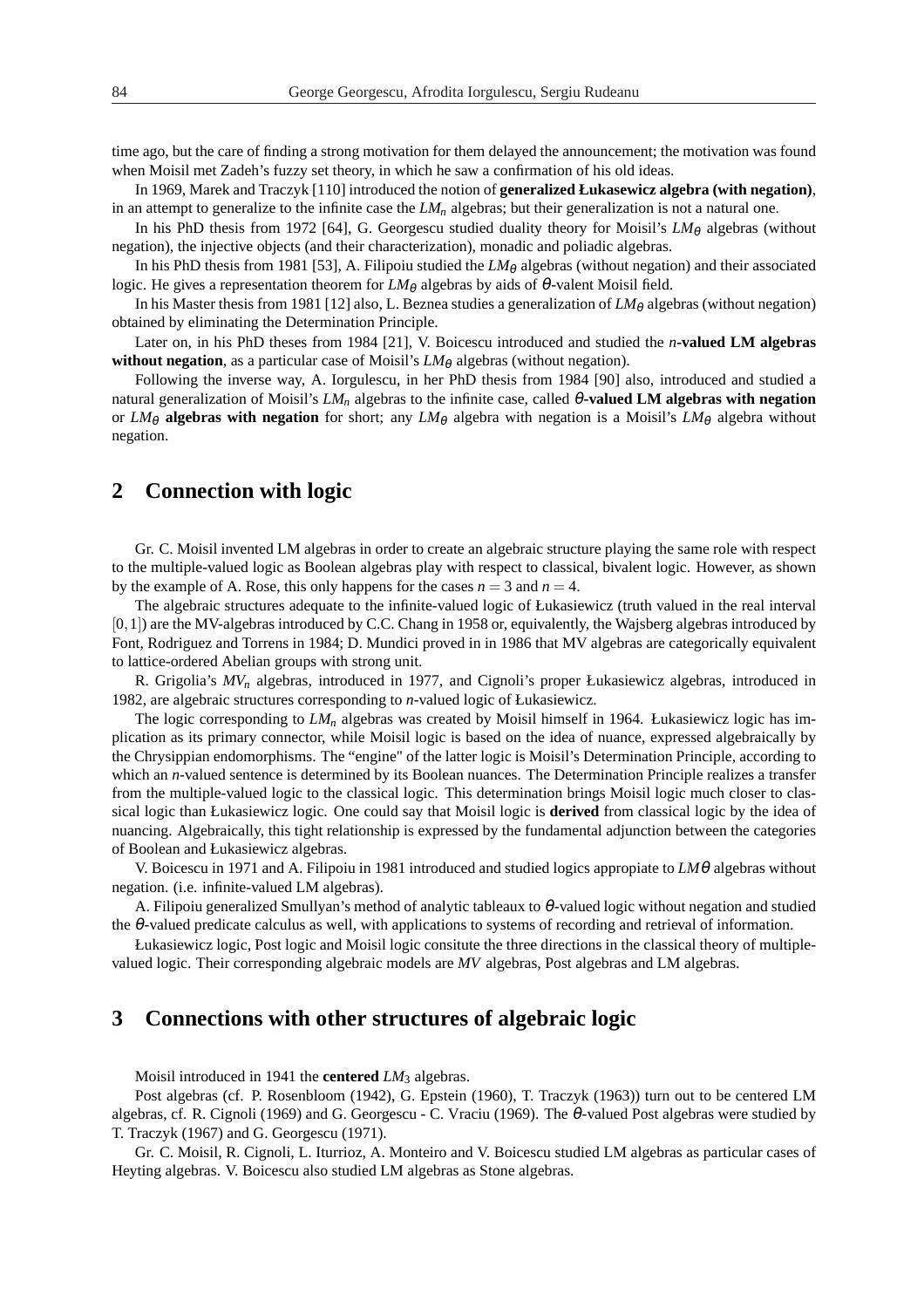*LM*<sup>3</sup> algebras and *LM*<sup>4</sup> algebras are polynomially equivalent to *MV*<sup>3</sup> algebras and *MV*<sup>4</sup> algebras, respectively, since they are the algebraic counterpart of the 3-valued Łukasiewicz logic and the 4-valued Łukasiewicz logic, respectively. D. Mundici was first to point out the equivalence between *LM*<sup>3</sup> algebras and *MV*<sup>3</sup> algebras, in 1989. Then A. Iorgulescu, in 1998-2000 [91] - [94], pointed out the isomorphism between the categories of *LM<sup>k</sup>* algebras and of  $MV_k$  algebras, for  $k = 3,4$  and also studied the categories  $LM_n$  and  $MV_n$  for  $n \ge 5$ , showing that every  $MV_n$ can be made into an  $LM_n$  algebra. She then studied those  $LM_n$  algebras that can be viewed as  $MV_n$  algebras:

#### **3.1 Connections between** *LM<sup>n</sup>* **algebras and** *MV<sup>n</sup>* **algebras**

MV algebras were introduced by C.C. Chang, in 1958 [26]. A simplified list of axioms of MV algebras was given by Mangani [109], as follows:

**Definition 3.1.** *An MV* **algebra** *is an algebra*

$$
\mathcal{A}=(A,\oplus,{}^-,0)
$$

*of type*  $(2,1,0)$ *, where the following axioms are verified: for every*  $x, y, z \in A$ *,* 

*(MV1)* (*A*,⊕,0) *is an Abelian monoid,*  $(MV2)$   $x \oplus 0^- = 0^-,$  $(MV3)$   $(x^-)^{-} = x$ ,  $(WV4)$   $(x^{-} \oplus y)^{-} \oplus y = (y^{-} \oplus x)^{-} \oplus x$ , *where*  $x \cdot y = (x^- \oplus y^-)^{-}$ .

**Definition 3.2.** *For any*  $m \in \mathbb{N}$ *, we have:* 

*(i)* 0*x* = 0 *and*  $(m+1)x = mx ⊕ x$ ,

 $(iii)$   $x^0 = 1$  *and*  $x^{m+1} = x^m \cdot x$ .

The  $MV_n$  algebras were introduced by Revaz Grigolia in 1977 [87], as follows.

**Definition 3.3.** An  $MV_n$  **algebra**  $(n \geq 2)$  *is an MV algebra*  $A = (A, \oplus, \neg, 0)$ *, whose operations fulfil the additional axioms:*

*(M1)* (*n*−1)*x*⊕*x* = (*n*−1)*x,*  $(M1')$   $x^{n-1} \cdot x = x^{n-1}$ *and, if*  $n \geq 4$ *, the axioms:*  $(M2)$   $[(jx) \cdot (x^- \oplus [(j-1)x]^{-})]^{n-1} = 0,$  $(M2')$   $(n-1)[x^j \oplus (x^- \cdot [x^{j-1}]^-)] = 1,$ *where*  $1 < i < n-1$  *and j does not divide*  $n-1$ *.* 

**Corollary 3.1.** *MV*<sub>2</sub> algebras coincide with Boolean algebras.

**Example 3.4.** The *MV* algebra  $\mathcal{L}_n = \mathcal{L}_n^{(MV_n)} = (L_n, \oplus, \neg, 0)$ , where

$$
L_n = \left\{0, \frac{1}{n-1}, \frac{2}{n-1}, \ldots, \frac{n-2}{n-1}, 1\right\}
$$

and for any  $x, y \in L_n$ :

 $x \oplus y = \min(1, x + y), \quad x \cdot y = \max(0, x + y - 1), \quad x^{-} = 1 - x$ 

and

 $x \lor y = \max(x, y), \quad x \land y = \min(x, y),$ 

is an  $MV_n$  algebra. We shall call it **the canonical**  $MV_n$  **algebra**.

Note that  $B(L_n) = \{0, 1\}.$ 

The subalgebras of  $\mathcal{L}_n$  are of the form:

$$
S_m = \left\{0, \frac{K}{n-1}, \ldots, \frac{(m-2)K}{n-1}, 1\right\},\,
$$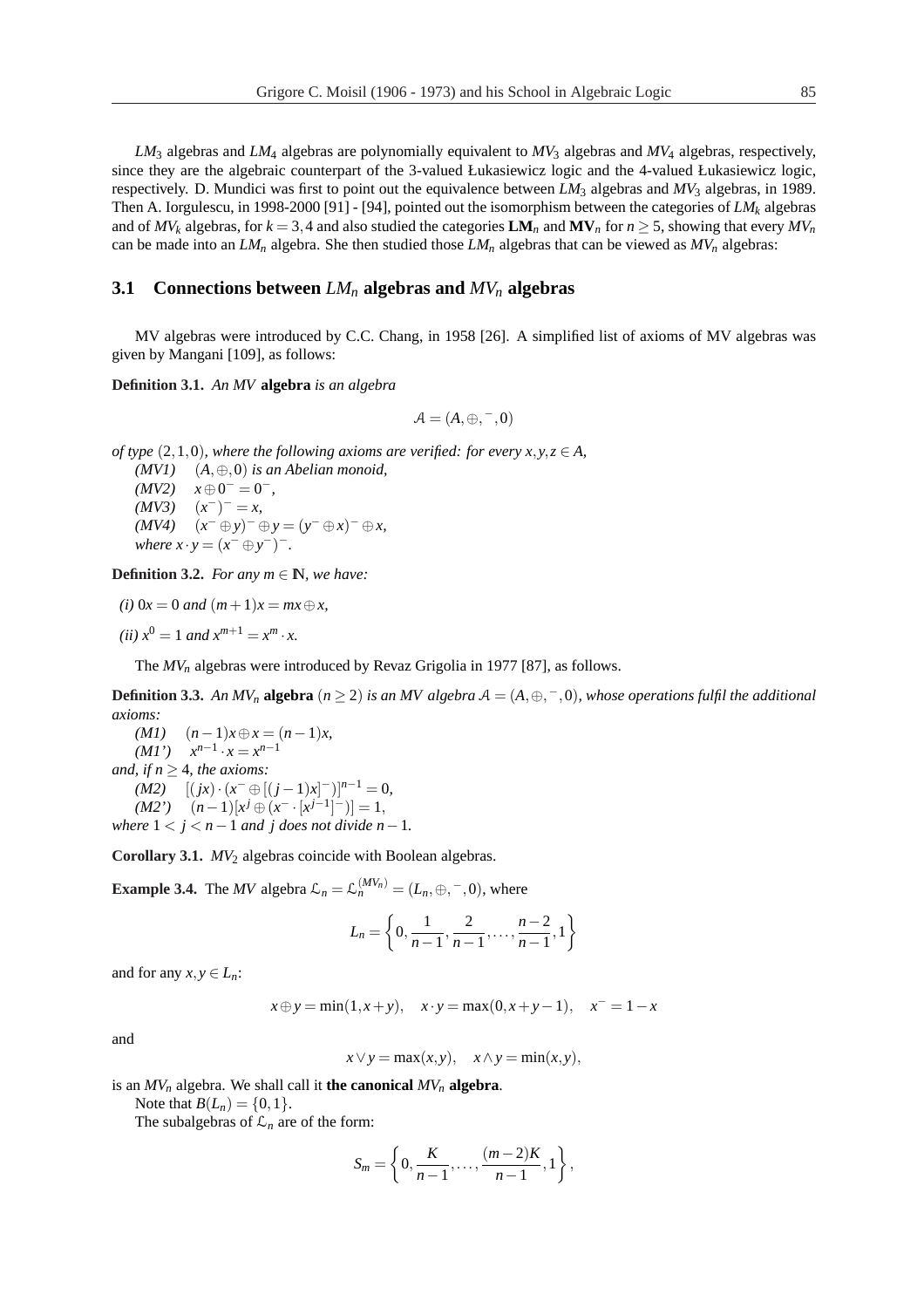where  $K = \frac{n-1}{m-1}$ , if  $m-1$  divides  $n-1$ .

The subalgebras  $S_m$  of  $\mathcal{L}_n$  are isomorphic to  $L_m =$ n  $0, \frac{1}{m-1}, \ldots, \frac{m-2}{m-1}, 1$ o , if  $m-1$  divides  $n-1$ , and they are *MV<sup>n</sup>* algebras.

Hence  $\mathcal{L}_m = (L_m, \oplus, \cdot, -, 0, 1)$   $(m \le n)$  is an  $MV_n$  algebra if and only if  $m-1$  divides  $n-1$ .

For instance, the subalgebras of:

 $-L_3$  are  $L_2$  and  $L_3$ ,

 $-L_4$  are  $L_2$  and  $L_4$  and

 $-L_5$  are  $L_2$ ,  $L_3$  and  $L_5$ .

þ

Every  $MV_n$  algebra is a subdirect product of subalgebras of the canonical  $MV_n$  algebra  $\mathcal{L}_n$ .

D. Mundici was the first to prove in 1989 [152] that  $MV_3$  algebras coincide with  $LM_3$  algebras.

A. Iorgulescu has proved in 1998-2000 [91] - [94] that:

1 - *MV*<sup>4</sup> algebras coincide with *LM*<sup>4</sup> algebras,

2 - the canonical  $MV_n$  algebra coincides with the canonical  $LM_n$  algebra ( $n \ge 2$ ),

3 - for  $n \ge 5$ , any  $MV_n$  algebra is a  $LM_n$  algebra,

4 - those  $LM_n$  algebras which are  $MV_n$  algebras, for every  $n \geq 5$ , are exactly Cignoli's proper *n*-valued Łukasiewicz algebras.

Here are for short the results 1-3:

∗ ∗ ∗

To obtain the transformation of an  $MV_n$  algebra into an  $LM_n$  algebra, for any  $n \geq 3$ , Iorgulescu used Suchon's transformation [174]:

Sucho*n*<sup> $\alpha$ </sup> defines Moisil operators  $(\sigma_i)_{i \in J}$  ( $\sigma_i = r_{n-j}$ ) of the canonical *LM<sub>n</sub>* algebra  $(n \geq 3)$  starting from the Łukasiewiczian implication → and from the negation <sup>−</sup>. He puts

$$
B_3(x) = (x^-) \to x
$$
 and  $B_{j+1}(x) = (x^-) \to B_j(x), j \ge 3.$  (1)

Then he defines:

$$
\sigma_1 x = B_n(x) \tag{2}
$$

and for 
$$
1 < j \le [n/2]
$$
,  $\sigma_{j}x = \begin{cases} \sigma_{n-1}(B_{l+1}(x)), & l j \ge n-1 \\ \sigma_{l j}(B_{l+1}(x)), & l j < n-1, \end{cases}$  (3)

where  $l = \max\{m \mid m(j-1) < n-1\},$ 

while 
$$
\sigma_{n-j}(x) = (\sigma_j(x^-))^-,
$$
 for  $1 \le j \le [n/2].$  (4)

Sucho*n*<sup>'</sup>s Moisil operators verify:  $\sigma_1 \geq \sigma_2 \geq \ldots \geq \sigma_{n-1}$ .

**Remark 3.5.** *If we want to use Suchon<sup>'</sup>s construction, it is convenient to consider not the MV algebra*  $(A, \oplus, \overline{\phantom{a}}, 0)$ *, but the Wajsberg algebra,* (*A*,→, <sup>−</sup>,1)*, introduced by J. M. Font, A. J. Rodriguez and A. Torrens in 1984; MV algebras and Wajsberg algebras are isomorphic structures:*

• *if*  $A = (A, \rightarrow, ^- , 1)$  *is a Wajsberg algebra and if we define* 

$$
\alpha(\mathcal{A})=(A,\oplus,-,0)
$$

*by*

$$
x \oplus y = x^- \to y, \quad 0 = 1^-, \tag{5}
$$

*then*  $\alpha(A)$  *is an MV algebra.* 

• *Conversely, if*  $A = (A, \oplus, \neg, 0)$  *is an MV algebra and if we define* 

$$
\beta(\mathcal{A}) = (A, \rightarrow, ^- , 1)
$$

*by*

$$
x \to y = x^- \oplus y,
$$
  
\n
$$
1 = 0^-,
$$
\n(6)

*then* β(A) *is a Wajsberg algebra.*

• *The maps*  $\alpha$ ,  $\beta$  *are mutually inverse.*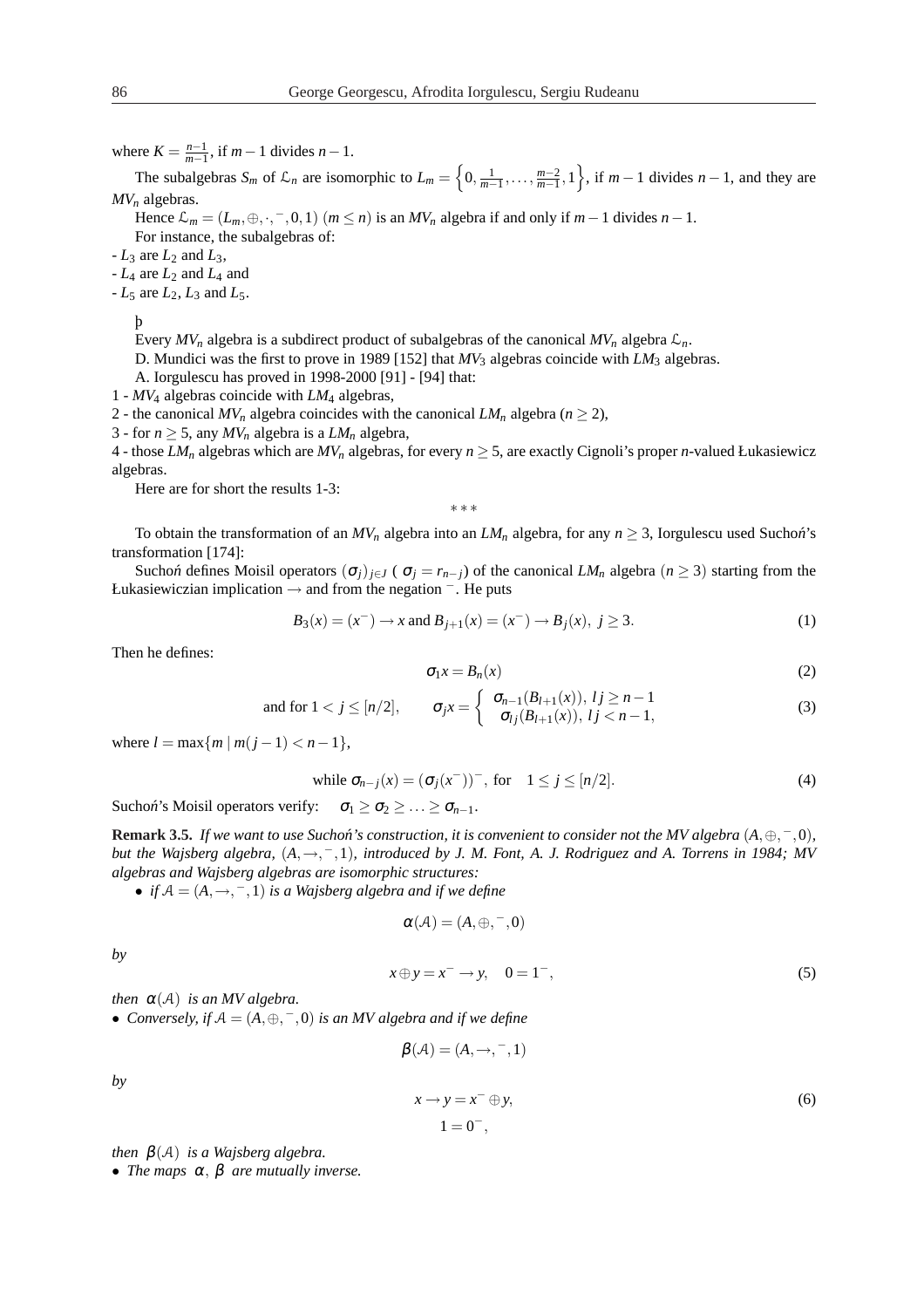It follows immediately by (1) that

$$
B_3(x) = x \oplus x = 2x
$$
 and  $B_{j+1}(x) = x \oplus B_j(x) = jx, j \ge 3.$  (7)

By using Suchon<sup>'</sup>s construction, Iorgulescu then gave the following

**Definition 3.6.** *Let*  $A = (A, \oplus, \neg, 0)$  *be an*  $MV_n$  *algebra* ( $n \ge 3$ ). *Define* 

$$
\Phi^S(\mathcal{A}) = (A, \vee, \wedge, ^-, (r_j)_{j \in J}, 0, 1)
$$

*by*

$$
x \vee y = x \cdot y^{-} \oplus y, \qquad x \wedge y = (x^{-} \vee y^{-})^{-},
$$
  

$$
r_{n-1}x = (n-1)x,
$$
 (8)

$$
r_{n-j}x = \begin{cases} r_1(lx), & l j \ge n-1 \\ r_{n-lj}(lx), & l j < n-1, \end{cases}
$$
 (9)

*for*  $1 < j \leq [n/2]$ ,  $l = max\{m | m(j-1) < n-1\}$ ,

 $r_j x = (r_{n-j}(x^-))^-,$  1 ≤ *j* ≤ [*n*/2]. (10) **Proposition 3.7.** If  $\mathcal{L}_n$  is the canonical  $MV_n$  algebra ( $n \ge 3$ ), then  $\Phi^S(\mathcal{L}_n)$  is the canonical  $LM_n$  algebra.

 $\beta$  If A is an  $MV_n$  algebra ( $n \geq 3$ ), then  $\Phi^S(\mathcal{A})$  is an  $LM_n$  algebra.

∗ ∗ ∗

**Proposition 3.8.** 1) Given the canonical  $LM_n$  algebra ( $n \ge 3$ )

$$
\mathcal{L}_n = (L_n, \vee, \wedge, \overline{\phantom{0}}, (r_j)_{j \in J}, 0, 1),
$$
  
define 
$$
\Psi(\mathcal{L}_n) = (L_n, \oplus^n, \overline{\phantom{0}}, 0) \text{ by :}
$$

if  $n = 2k + 1$ ,

$$
x \oplus^{2k+1} y = (x \vee r_{2k}y) \wedge (y \vee r_{2k}x) \wedge (x^* \vee r_{2k-1}y) \wedge (y^* \vee r_{2k-1}x) \vdots \wedge (x^{(k-1)*} \vee r_{k+1}y) \wedge (y^{(k-1)*} \vee r_{k+1}x),
$$
\n(11)

if  $n = 2k$ ,

$$
x \oplus^{2k} y = (x \vee r_{2k-1}y) \wedge (y \vee r_{2k-1}x)
$$
  
\n
$$
\wedge (x^* \vee r_{2k-2}y) \wedge (y^* \vee r_{2k-2}x)
$$
  
\n
$$
\vdots
$$
  
\n
$$
\wedge (x^{(k-1)*} \vee r_ky) \wedge (y^{(k-1)*} \vee r_kx),
$$
  
\n(12)

where  $x^*$  is the **successor** of x and

$$
x^{2*} = (x^*)^* \quad , \quad x^{m*} = \left(x^{(m-1)*}\right)^*
$$
 (13)

Then  $\Psi(\mathcal{L}_n)$  is the canonical  $MV_n$  algebra.

2) The maps  $\Phi^S$ , from Proposition 3.7, and  $\Psi$  are mutually inverse.

Since for *n* = 3, in the canonical *LM*<sub>3</sub> algebra  $\mathcal{L}_3$ , the operation  $\oplus$  is:

$$
x \oplus y = (x \vee r_2 y) \wedge (y \vee r_2 x)
$$

and for  $n = 4$ , in the canonical *LM*<sub>4</sub> algebra  $\mathcal{L}_4$ , the operation  $\oplus$  is defined by:

$$
x \oplus y = (x \vee r_3y) \wedge (y \vee r_3x) \wedge (x^* \vee r_2y) \wedge (y^* \vee r_2x) =
$$
  
= 
$$
(x \vee r_3y) \wedge (y \vee r_3x) \wedge (x^- \vee y^- \vee r_2x \vee r_2y),
$$

it follows that the transformation  $\Psi$  is not polynomial for  $n \geq 5$ ).

Those  $LM_n$  algebras which are  $MV_n$  algebras (i.e. for which the transformation  $\Psi$  is defined), for every  $n \geq 5$ , are exactly Cignoli's proper *n*-valued Łukasiewicz algebras [34], but the proof is very technical [94].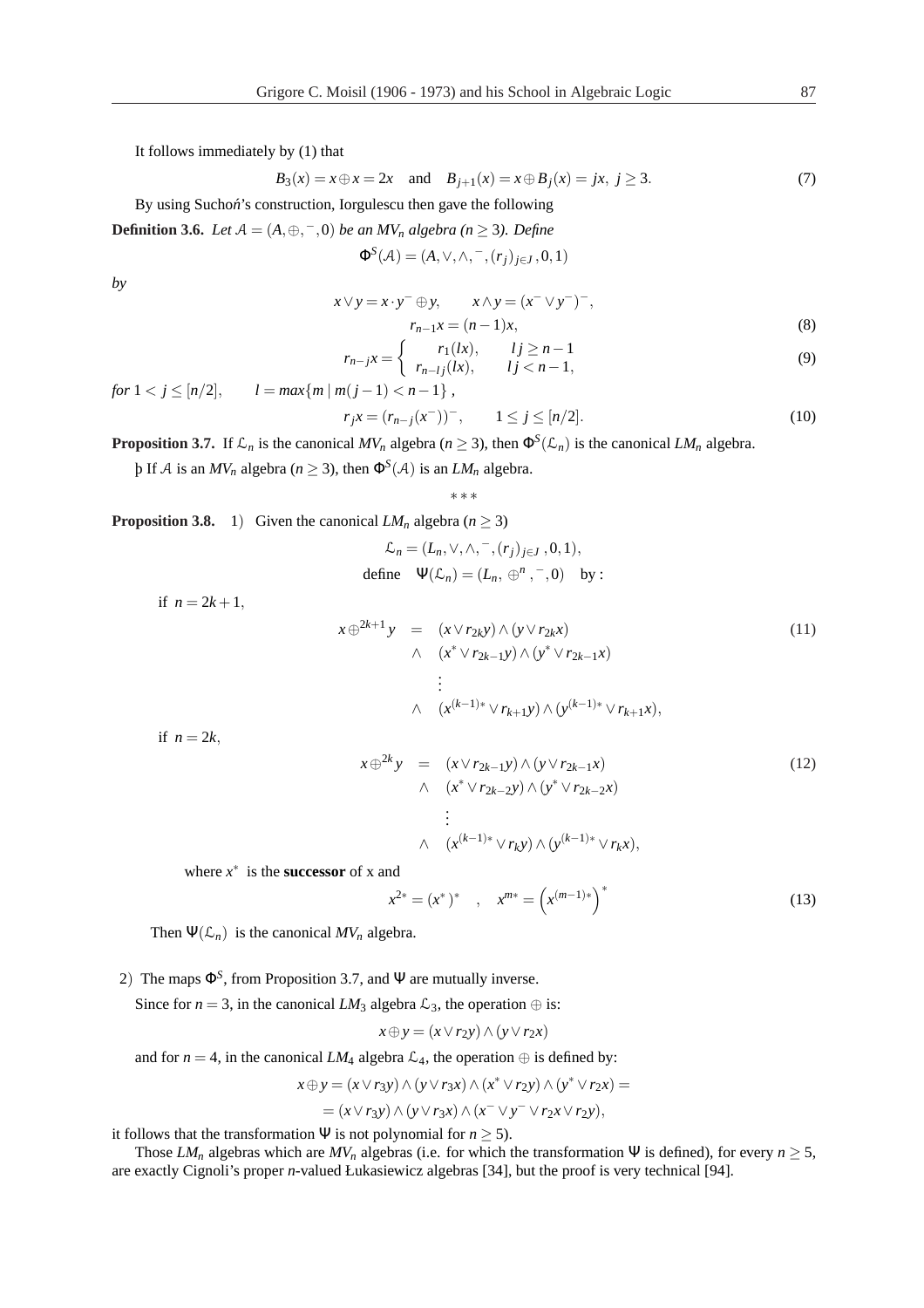## **4 Representation theorems**

Numerous representation theorems have been given for LM algebras. The first is due to Moisil himself and is reminiscent of the representation theorem for Boolean algebras: every *LM<sup>n</sup>* algebra can be embadded into a Cartesian power of *Ln*.

In a modern vision [25], every LM algebra is a subdirect product of subalgebras of the algebra *In*(*I*,*L*2) of incresing functions from *I* to  $L_2$ . In particular every  $LM_n$  algebra is a subdirect product of subalgebras of  $\mathcal{L}_n$ (Cignoli).  $\mathcal L$  is a direct product of subalgebras of  $\mathcal L_n$  if and only if it is complete and atomic (Boicescu 1984).

The representation by continuous functions studied by Cignoli, Boicescu and Filipoiu, means that for every  $LM_{\theta}$  algebra without negation  $\mathcal L$  there is a unique Boolean space *X* such that  $\mathcal L$  is isomorphic to the algebra of all continuous functions  $f: X \to In(I, L_2)$ , where  $In(I, L_2)$  is endowed with the topology having as basis the principal ideals and the principal filters generated by the characteristic functions of the sets  $\{k \mid k > \alpha\}$ ,  $\alpha \in \theta$ .

The representation of  $LM_{\theta}$  algebras without or with negation by Moisil fields of sets is due to Filipoiu. The Stone duality was extended from Boolean algebras to  $LM_\theta$  algebras without or with negation with the aid of a suitable concept called *LM*<sub>0</sub>-valued Stone space (Cignoli, Georgescu, Iorgulescu), while the Priestley duality is based on a suitable adaptation of the concept of Priestley space (Filipoiu).

The representation of LM algebras as algebras of fuzzy sets was studied by D. Ponasse, J.L. Coulon and J. Coulon, S. Ribeyre and S. Rudeanu.

The representation of *LM<sup>n</sup>* algebras by *LM*<sup>3</sup> algebras is legitimated by the "good" properties of the latter and was studied by A. Monteiro, L. Monteiro, F. Coppola, V. Boicescu and A. Iorgulescu.

# **5 Categorial aspects**

The Stone and Priestley dualities are in fact equivalences of categories. Other categorial properties of LM algebras were studied. Here are a few samples.

The association of *L* with the Boolean alegebra *C*(*L*) of complemented elements of *L* is extended to a functor  $C:LM\theta \rightarrow B$ , while the association of a Boolean algebra *B* with the algebra  $In(I,B)$  is extended to a functor *T* : **B** →**LM**θ. Then *C* and *T* are adjoint functors, *C* is faithful and *T* is fully faithful. This yields in particular the representation theorem of Moisil. The construction of the functors *C* and *T* was given by Moisil himself.

The injective and projective objects have also been studied, for instance, an *LM*<sub>θ</sub> algebra is injective if and only if it is a complete Post algebra (whose center is a complete Boolean algebra), cf. L. Monteiro, R. Cignoli, G. Georgescu and C. Vraciu, V. Boicescu.

#### **6 Ideals and congruences**

The study of the appropiate ideal and congruence theory for LM algebras was undertaken by Gr. C. Moisil, A. Monteiro, R. Cignoli, C. Sicoe. V. Boicescu introduced the concepts of θ-ideal and θ-congruence, the prime spectre. For instance, in the case of  $LM_n$  algebras without negation, the congruence lattice of  $\mathcal L$  is a Boolean algebra (a Stone algebra) if and only if  $\mathcal L$  is finite  $(C(L))$  is a complete Boolean algebra).

## **7 Monadic and polyadic algebras**

L. Monteiro and G. Georgescu studied the generalization to LM algebras of the monadic and polyadic Boolean algebras introduced by P.R. Halmos. Sample results: the representation of monadic LM algebras by functional monadic LM algebras and the semantic completeness for polyadic LM algebras. A paper of G. Geogescu, A. Iorgulescu and I. Leuștean investigates monadic  $MV_n$  algebras and closed  $MV_n$  algebras.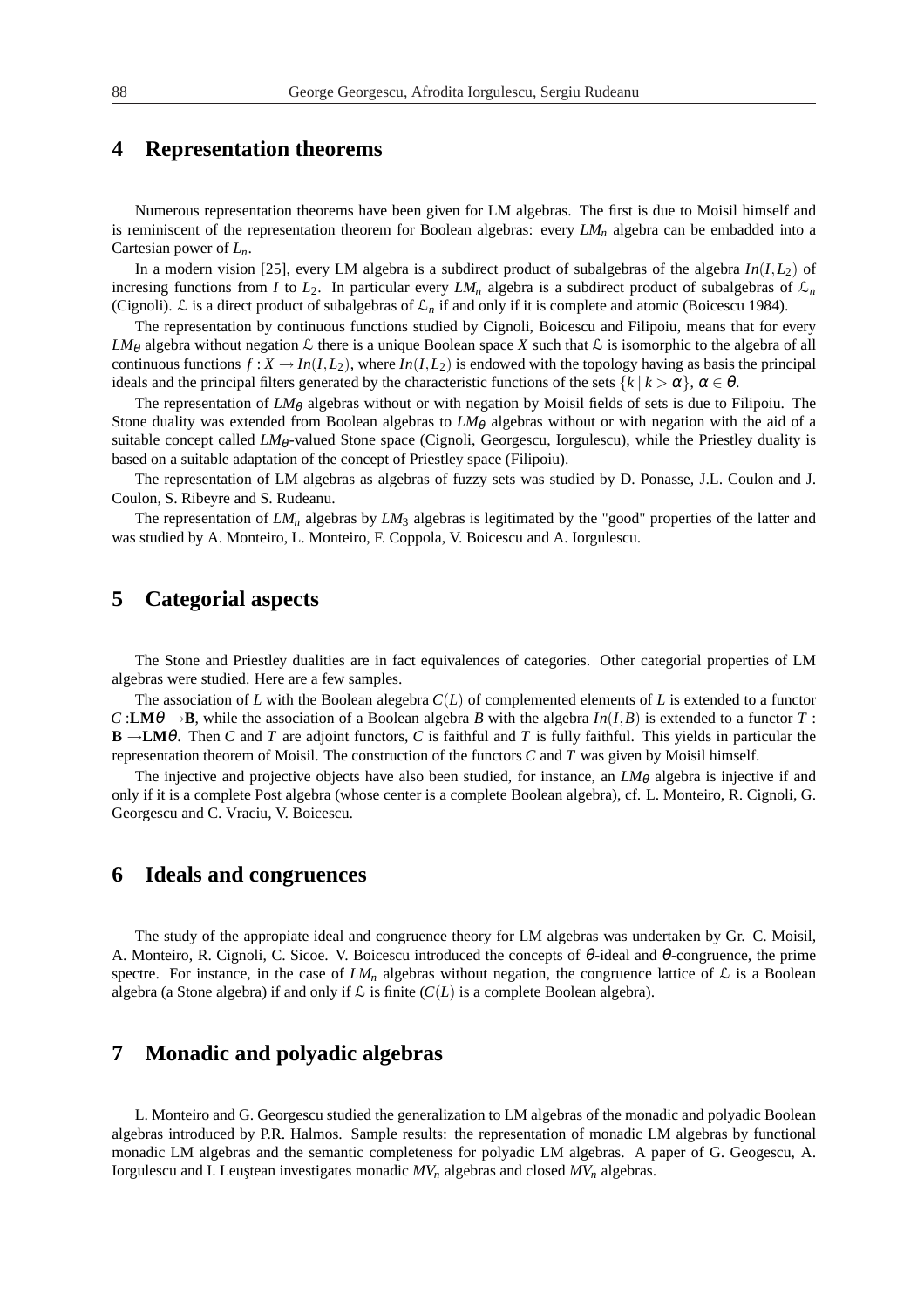# **8 Miscellanea**

Various other topics have also been studied. Thus:

V. Boicescu proved that the lattice of equational subclass of *LM<sup>n</sup>* is a finite Heyting algebra. The study of atomic algebras and the characterization of simple algebras as subalgebras of *In*(*I*,*L*2) and the property that *LM<sup>n</sup>* algebras without negation form an equational class, are also due to Boicescu. The study of irredundant algebras and of exactly *n*-valued algebras is due to Boicescu as well.

A. Iorgulescu introduced and studied  $m$ -complete  $LM_{\theta}$  algebras with negations, generalizing many of the properties of *m*-complete Boolean algebras.

G. Georgescu and I. Leustean studied probabilities on LM algebras.

L. Beznea studied a generalization of LM algebras, obtained by dropping the determination principle.

Let us also mention M. Sularia's theory of D algebras. These structures are subdirect products between a Heyting algebra and a Brouwer algebra and represent the algebraic counterpart of a logic of problem solving.

In [44], [48], the authors study Łukasiewicz BCK algebras endowed with Moisil oparators.

In [163], [164], C. Sanza introduced and studied (monadic) *n* × *m*-valued Łukasiewicz algebras with negation. In a very recent paper [103], I. Leuştean proposes a unifying framework for  $LM_n$  algebras, MV algebras and Post algebras; essentially, an *LMn*+<sup>1</sup> algebra is charcterized by a string of *n* Boolean ideals of his Boolean center. The necessary and sufficient conditions are given that such a string must satisfy to define a  $MV_{n+1}$  algebra or a Post algebra of order  $n+1$ . This result could be seen as a generalization of Moisil's Determination Principle. As an application, in paper [75], some special Cauchy completions of  $MV_{n+1}$  algebras are characterized by using the properties of corresponding strings of Boolean ideals.

In another very recent paper [75], G.Georgescu and A. Popescu introduced the notion of *n***-nuanced MV algebra**, by performing a Łukasiewicz-Moisil nuancing construction on top of MV-algebras. These structures extend both MV-algebras and Łukasiewicz-Moisil algebras, thus unifying two important types of structures in the algebra of logic. On a logical level, *n*-nuanced MV algebras amalgamate two distinct approaches to manyvaluedness: that of the infinitely valued Łukasiewicz logic, more related in spirit to the fuzzy approach, and that of Moisil *n*-nuanced logic, which is more concerned with **nuances of truth** rather than **truth degrees**. They study *n*-nuanced MV algebras mainly from the algebraic and categorial points of view and also consider some basic model-theoretic aspects. The relationship with a suitable notion of *n*-nuanced ordered group via an extension of the  $\Gamma$  construction is also analyzed:

#### **8.1** *n***-nuanced MV algebras**

Usually, MV algebras are defined only in terms of  $\oplus$ ,  $^-$  and 0. However, in order to point out the symmetry of these structures, the authors prefered the following slightly redundant definition:

**Definition 8.1.** An **MV algebra** *is a structure*  $(A, \oplus, \odot, \ulcorner, 0, 1)$ *, satisfying the following axioms:* 

- $(MVI')$  (*A*,  $\oplus$ , 0) *and* (*A*,  $\odot$ , 1) *are commutative monoids,*
- *(MV2')*  $x \odot 0 = 0$  *and*  $x \oplus 1 = 1$ *,*
- $(MV3')$  $(-)^{-} = x,$

$$
(M V4') \quad (x \oplus y)^{-} = x^{-} \odot y^{-},
$$

 $(WV5')$   $(x \odot y^-) \oplus y = (y \odot x^-) \oplus x$ .

**Definition 8.2.** *A* **generalized De Morgan algebra** *is a structure*  $\mathcal{L} = (L, \oplus, \odot, \neg, 0, 1)$ *, where*  $\oplus$ *,*  $\odot$  *are binary operations,* <sup>−</sup> *is a unary operation, and* 0,1 *are constants such that the following conditions hold:*

 $(i)$   $(L, \oplus, 0)$ *,*  $(L, \odot, 1)$  *are commutative monoids*;

*(ii)*  $(x \oplus y)^{-} = x^{-} \odot y^{-}$  *and*  $(x^{-})^{-} = x$  *for all*  $x, y \in L$ *;* .

**Remark 8.3.** *If*  $\mathcal{L}$  *is a generalized De Morgan algebra, then*  $(x \odot y)^{-} = x^{-} \oplus y^{-}$  *for all*  $x, y \in L$ .

**Definition 8.4.** *An n***-nuanced MV-algebra (***NMV<sup>n</sup>* **algebra** *for short) is a structure*

$$
\mathcal{L} = (L, \oplus, \odot, \bar{\phantom{m}}, r_1, \ldots, r_{n-1}, 0, 1)
$$

 $such that$   $(L, \oplus, \odot, \neg, 0, 1)$  *is a generalized De Morgan algebra and*  $r_1, \ldots, r_{n-1}$  *satisfy the following axioms:* (A0)  $r_i x \oplus ((r_i x)^{-} \odot r_i y) = r_i y \oplus ((r_i y)^{-} \odot r_i x)$ , for  $i \in \{1, ..., n-1\}$ ,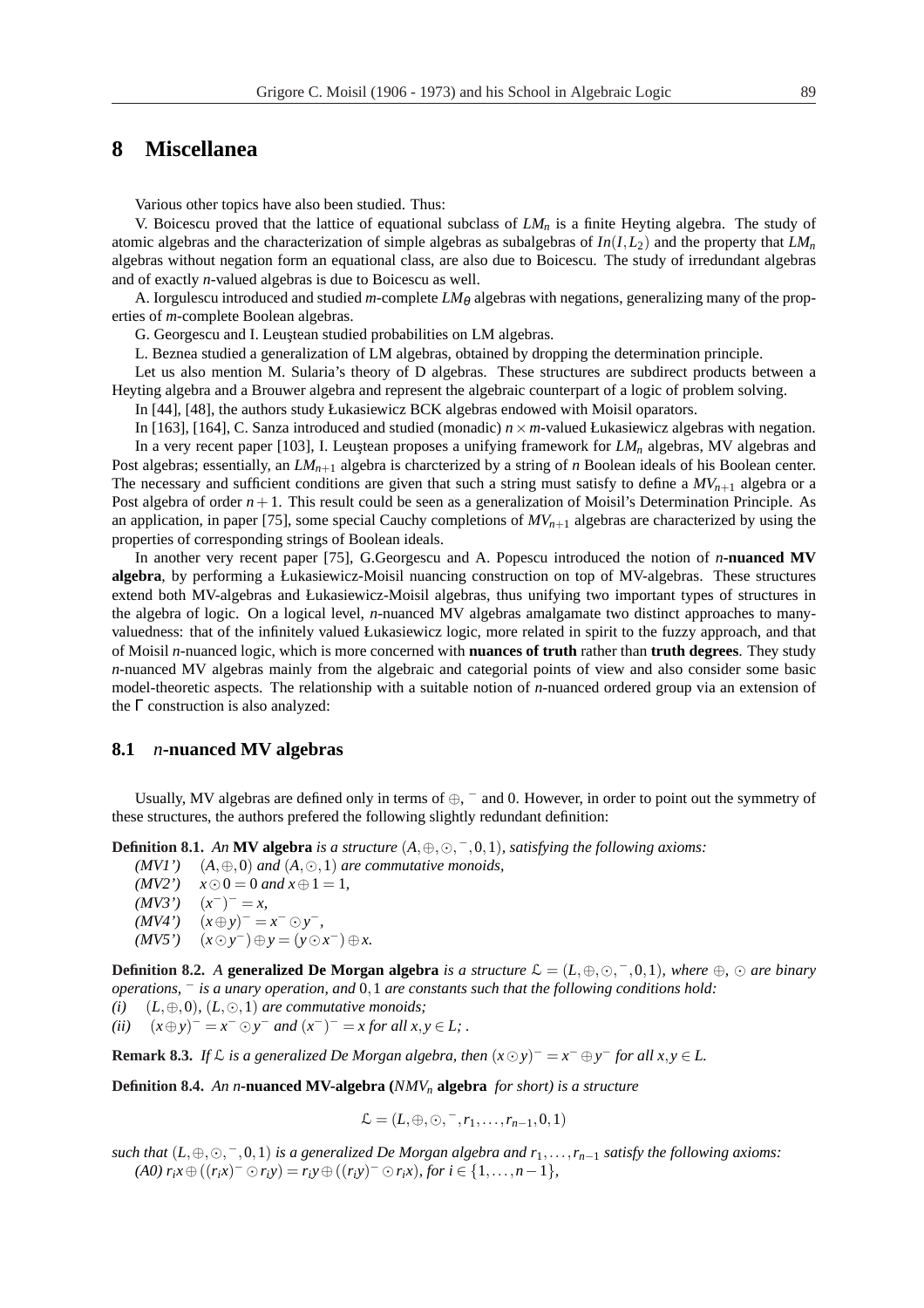$(A1) r_i(x \oplus y) = r_i x \oplus r_i y$ ,  $r_i(x \odot y) = r_i x \odot r_i y$ ,  $r_i(0) = 0$ ,  $r_i(1) = 1$ , for  $i \in \{1, ..., n-1\}$ ,  $f(A2)$   $r_i x \oplus (r_i x)^{-} = 1$ ,  $r_i x \odot (r_i x)^{-} = 0$ , for  $i \in \{1, ..., n-1\}$ ,  $(A3)$   $r_i \circ r_j = r_j$ , for  $i, j \in \{1, ..., n-1\}$ , *(A4)*  $r_i(x^-) = (r_{n-i}x)^{-}$ *, for*  $i \in \{1, ..., n-1\}$ *, (A5) (Determination Principle:) if*  $r_i x = r_i y$  *for each*  $i \in \{1, \ldots, n-1\}$ *, then*  $x = y$ *, (A6)*  $r_1 x \leq r_2 x \leq \ldots \leq r_{n-1} x$ .

**Remark 8.5.** *NMV<sup>n</sup> algebras provide a common generalization of MV- and Łukasiwicz-Moisil algebras. Indeed, - if n* = 2*, then, because of the Determination Principle, r*<sup>1</sup> *is the identity, thus an NMV<sup>n</sup> algebra can be identified with an MV-algebra;*

*- if* (*L*,⊕,¯, <sup>−</sup>,0,1) *is a De Morgan algebra, then* (*L*,⊕,¯, <sup>−</sup>,*r*1,...,*rn*−1,0,1) *becomes an LM<sup>n</sup> algebra.*

**Example 8.6.** *Let*  $A = (A, \oplus, \odot, \overline{\phantom{0}}, 0, 1)$  *be an MV-algebra. Consider the set* 

$$
T(A) = \{(x_1, \ldots, x_{n-1}) \in A^{n-1} \mid x_1 \leq \ldots \leq x_{n-1}\}.
$$

*Since*  $A^{n-1}$  *is an MV-algebra (with operations taken component-wise from A) and*  $T(A)$  *<i>is closed under the operations* **0**, **1**,  $\oplus$ ,  $\odot$  *(where* **0** *and* **1** *are the constant vectors), then we can consider these operations on*  $T(A)$ *. We furthermore define*  $^-, r_1, \ldots, r_{n-1}$  *by:* 

 $(x_1,...,x_{n-1})^- = (x_{n-1}^-,...,x_1^-),$  $r_i(x_1, \ldots, x_{n-1}) = (x_i, \ldots, x_i)$ , for  $i \in \{1, \ldots, n-1\}$ . *Then*  $(T(A), \oplus, \odot, \neg, r_1, \ldots, r_{n-1}, \mathbf{0}, \mathbf{1})$  *is an NMV<sub>n</sub> algebra.* 

Define

$$
M(L) = \{x \in L \mid r_i x = x \text{ for all } i \in \{1, ..., n-1\}\}.
$$

Then  $M(L)$ , together with the operations  $\oplus$ ,  $\odot$ ,  $\overline{\phantom{0}}$ , 0, 1 induced by  $\mathcal{L}$ , is an MV algebra, called the MV-center of L.

In the MV-algebra  $M(L)$  we have a canonical order  $\leq$ . Let us define an extension of this order to *L* by:

*x* ≤ *y* iff, for each *i* ∈ {1, ..., *n* − 1},  $r_i x$  ≤  $r_i y$ .

Because of the Determination Principle, this is indeed an order and because of (A3), it is indeed an extension of the order on  $M(L)$ . Moreover, the compatibility properties listed in the following lemma are obvious:

**Proposition 8.7.** *The following properties are true in a* L*:*

*(1)* 0 *is the greatest and* 1 *is the least element in L w.r.t.*  $\leq$ *; (2) for each*  $x, y \in L$ ,  $x \le y$  *iff*  $y<sup>−</sup> \le x<sup>−</sup>$ *;* (3) for each  $x, x', y, y' \in L$ , if  $x \le x'$  and  $y \le y'$ , then  $x \oplus y \le x' \oplus y'$  and  $x \odot y \le x' \odot y'$ , *(4)*  $r_1 x \leq x \leq r_{n-1} x$ , for any  $x \in L$ , *(5) for*  $x, y \in L$ , *if*  $x \oplus y = 1$  *and*  $x \odot y = 0$ *, then*  $x, y \in M(L)$  *and*  $y = x^{-}$ *,*  $(6)$  *M*(*L*) = {*x* ∈ *L* | *x* ⊕ *x*<sup>−</sup> = 1<sup>*'*</sup>  $, \quad x \odot x^- = 0$ }.

## **9 Applications to switching theory**

Whereas Boolean algebra is a suitable tool for the study of networks made up of binary devices, the study of networks involving multi-positional devices and the so-called hazard and race phenomena have imposed the use of other algebraic tools, namely Galois fields, Łukasiewicz-Moisil algebras and the theory of discrete functions.

Moisil investigated circuits involving devices such as polarized relays with unstable neutral, ordinary relays under low self-maintaining current, valves, resistances, multi-positional relays, as well as transistors and other electronic devices. See also [125]. Moisil has described the operation of such devices by characteristic equations of the form  $x_{k+1} = \varphi(\xi_k, x_k)$ , where the variable *x* associated with the relay contact takes values in  $L_n$ , where  $n \le 5$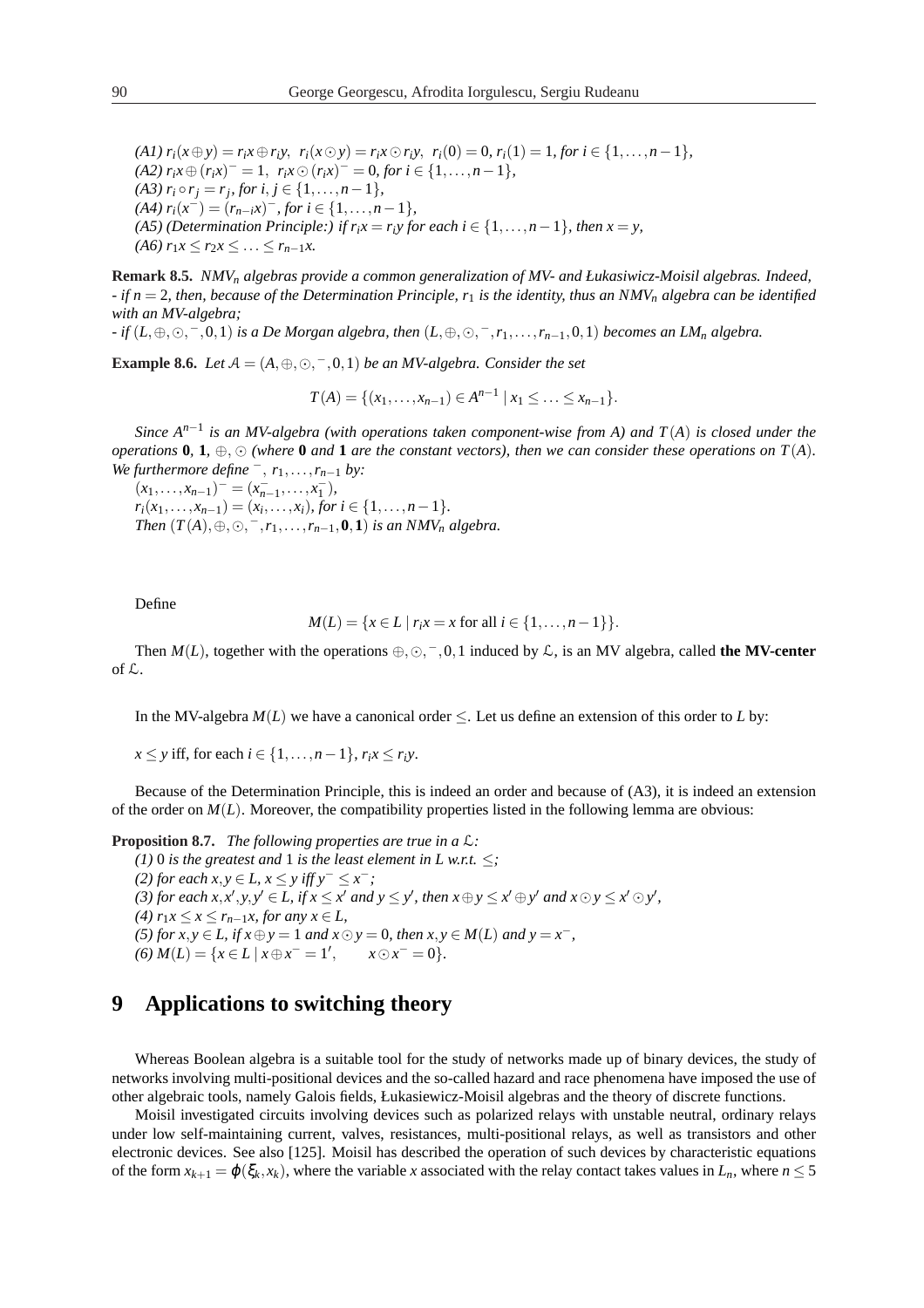The **synthesis problem** consists in designing a circuit made up of several relays and whose operation be described by a given equation of the form

$$
X_{k+1} = F(A_k, X_k),\tag{14}
$$

where *X* is the vector of the variables *x* associated with the relays of the circuit, *A* is the input vector and the meaning of the index  $k$  or  $k+1$  is the same as above. To solve this problem, Moisil notices the crucial point that the structure of such a circuit is determined by the expression of a function *G* which satisfies the identity

$$
\Xi = G(A, X),\tag{15}
$$

where  $\Xi$  is the vector of the variables  $\xi$  associated with the relay of the circuit. So if

$$
X_{k+1} = Phi(\Xi_k, X_k) \tag{16}
$$

is the vector form of the characteristic equations of the relays of the circuit, it follows from (14) and (15) that

$$
F(A_k, X_k) = \Phi(\Xi_k, X_k),\tag{17}
$$

for any  $k$ . Therefore (15) transforms (17) into the identity

$$
F(A,X) = \Phi(G(A,X),X),\tag{18}
$$

and Moisil's method for solving the synthesis problem consists in solving the functional equation (18) with respect to *G*.

### **References**

- [1] A. Amroune, Representation des algèbres de Łukasiewicz θ-valentes involutives par des structures floues, BUSEFAL (Institut de Recherche en Informatique de Toulouse), 43, 1990, 5-11.
- [2] M. Abad, Three valued Łukasiewicz algebras with an additional operation, Rev. Union Mat. Argentina, 32, 1985, 107-117.
- [3] M. Abad, A. Figallo, Characterization of three-valued Łukasiewicz algebras, Rep. Math. Logic, 18, 1984, 47-59.
- [4] M. Abad, L. Monteiro, On three-valued Moisil algebras, Logique et Analyse, 27, 1984, 407-414.
- [5] I. Bădele, V. Boicescu, Sur les extensions des algèbres de Łukasiewicz, C.R. Acad. Sci. Paris, 269, 1969, 313-315.
- [6] D. Becchio, Axiomatisation d'une logique trivalente Łukasiewiczienne, 1971, Manuscript.
- [7] D. Becchio, Nouvelle démonstration de la complétude du système de Wajsberg axiomatisant la logique trivalente de Łukasiewicz, C.R. Acad. Sci. Paris, 275, 1972, 679-681.
- [8] D. Becchio, Sur les définitions des algèbres trivalentes de Łukasiewicz donées par A. Monteiro, Logique et Analyse, 63-64, 1973, 339-344.
- [9] D. Becchio, Algèbres de Heyting, algèbres de Brouwer et algèbres trivalentes de Łukasiewicz, Logique et Analyse, 21, 1978, 237-248.
- [10] D. Becchio, Logique trivalente de Łukasiewicz, Ann. Sci., Univ. Clermont-Ferrand, 16, 1978, 38-89.
- [11] D. Becchio, L. Iturrioz, Sur une définition des algèbres de Łukasiewicz et de Post d'ordre *n*, Demonstratio Math., 11, 1978, 1083-1094.
- [12] L. Beznea, θ-valued Moisil algebras and dual categories (Romanian), Master Thesis, University of Bucarest, 1981.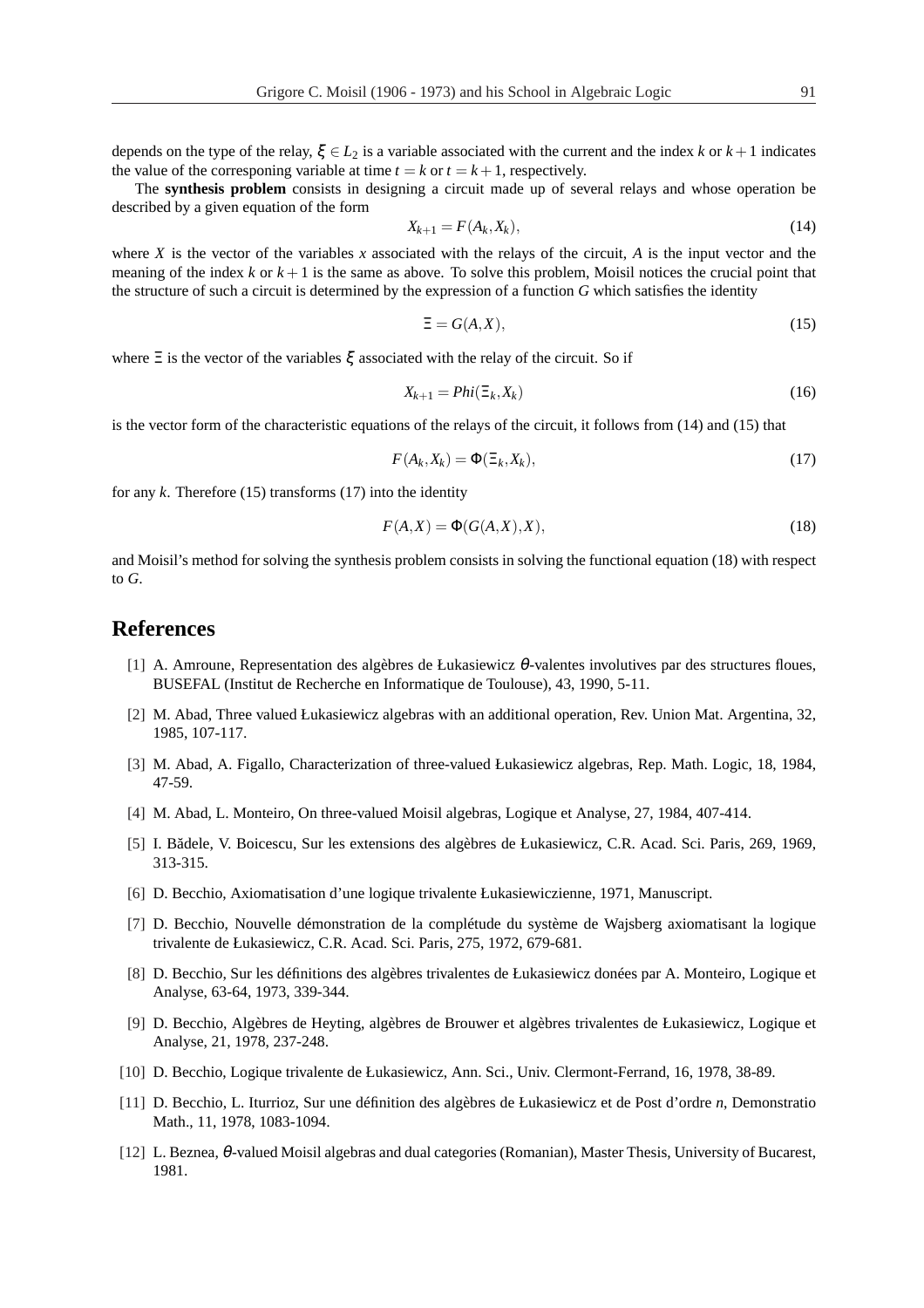- [13] V. Boicescu, Sur la représentation des algèbres de Łukasiewicz θ-valentes, C.R. Acad. Sci. Paris, 270, 1970, 4-7.
- [14] V. Boicescu, Sur les algèbres de Łukasiewicz, Logique,Automatique, Informatique, Editions de l'Academie de la R.S.Roumanie, 1971, 71-89.
- [15] V. Boicescu, Sur les systèmes déductifs dans la logique θ-valente, Publ. Dép. Math. Lyon, 8, 1971, 123-133.
- [16] V. Boicescu, On Łukasiewicz algebras (Romanian), In: Probleme de logica, vol.IV, Ed. Academiei ˘ R.S.Romania, Bucharest, 1972, 245-276.
- [17] V. Boicescu, On  $\theta$ -valued logics (Romanian), In: Probleme de Logică, vol. V, 1973, Edit. Acad. R.S.Romania, 241-255.
- [18] V. Boicescu, Sur une logique polivalente, Rev. Roum. Sci. Soc., sér. Philos. et Logique, 17, 1973, 393-405.
- [19] V. Boicescu, Researches in Łukasiewicz algebras, Rev. Roum. Sci. Soc., sér. Philos. et Logique, 20, 1976, 197-200.
- [20] V. Boicescu, Extensions of homomorphisms of Lulasiewicz algebras with bounding semimorphisms, Rev. Roum. Sci. Soc., sér. Philos et Logique, 23, 1979, 367-370.
- [21] V. Boicescu, Contributions to the study of Łukasiewicz algebras (Romanian), Ph.D. Thesis, University of Bucharest, 1984.
- [22] V. Boicescu, Irredundant *n*-valued Moisil algebras, Discrete Math., 71, 1988, 197-204.
- [23] V. Boicescu, G. Georgescu, Les algèbres de Łukasiewicz centrées et axées, Rev. Roum. Math. Pures et Appl., 15, 1970, 675-681.
- [24] V. Boicescu, A. Iorgulescu, Current research in the field of Łukasiewicz-Moisil algebras (Romanian), Studii Cerc. Mat., 39, 1987, 97-106.
- [25] V. Boicescu, A. Filipoiu, G. Georgescu, S. Rudeanu, Łukasiewicz-Moisil algebras, Annals of Discrete Mathematics, 49, 1991, North-Holland.
- [26] C.C. Chang, Algebraic analysis of many valued logics, Trans. Amer. Math. Soc., 1958, 88, 467-490.
- [27] R. Cignoli, Boolean elements in Łukasiewicz algebras. I. Proc. Japan Acad., 41, 1965, 670-675.
- [28] R. Cignoli, Un teorema de representation para algebras de Łukasiewicz trivalentes, Rev. Union Mat. Argentina, 23, 1966, 41.
- [29] R. Cignoli, Algebras de Moisil de orden *n*, Ph.D. Thesis, Universidad Nacional del Sur, Bahia Blanca, 1969.
- [30] R. Cignoli, Moisil algebras, Notas de Logica Matematica, Inst. Mat., Univ. National del Sur, Bahia-Blanca, No. 27, 1970.
- [31] R. Cignoli, Representation of Łukasiewicz algebras and Post algebras by continuous functions, Colloq. Math. 24, 1972, 127-138.
- [32] R. Cignoli, Topological representation of Łukasiewicz and Post algebras, Notas de Logica Matematica, Inst. Mat. Univ. National del Sur, Bahia-Blanca, No. 33, 1974.
- [33] R. Cignoli, Coproducts in the categories of Kleene and three-valued Łukasiewicz algebras, Studia Logica, 39, 1979, 237-245.
- [34] R. Cignoli, Proper *n*-Valued Łukasiewicz Algebras as S-Algebras of Łukasiewicz n-Valued Propositional Calculi, Studia Logica, 41, 1982, 3-16.
- [35] R. Cignoli, An algebraic approach to elementary theories based on *n*-valued Łukasiewicz logics, Z. Math. Logik u. Grundl. Math., 30, 1984, 87-96.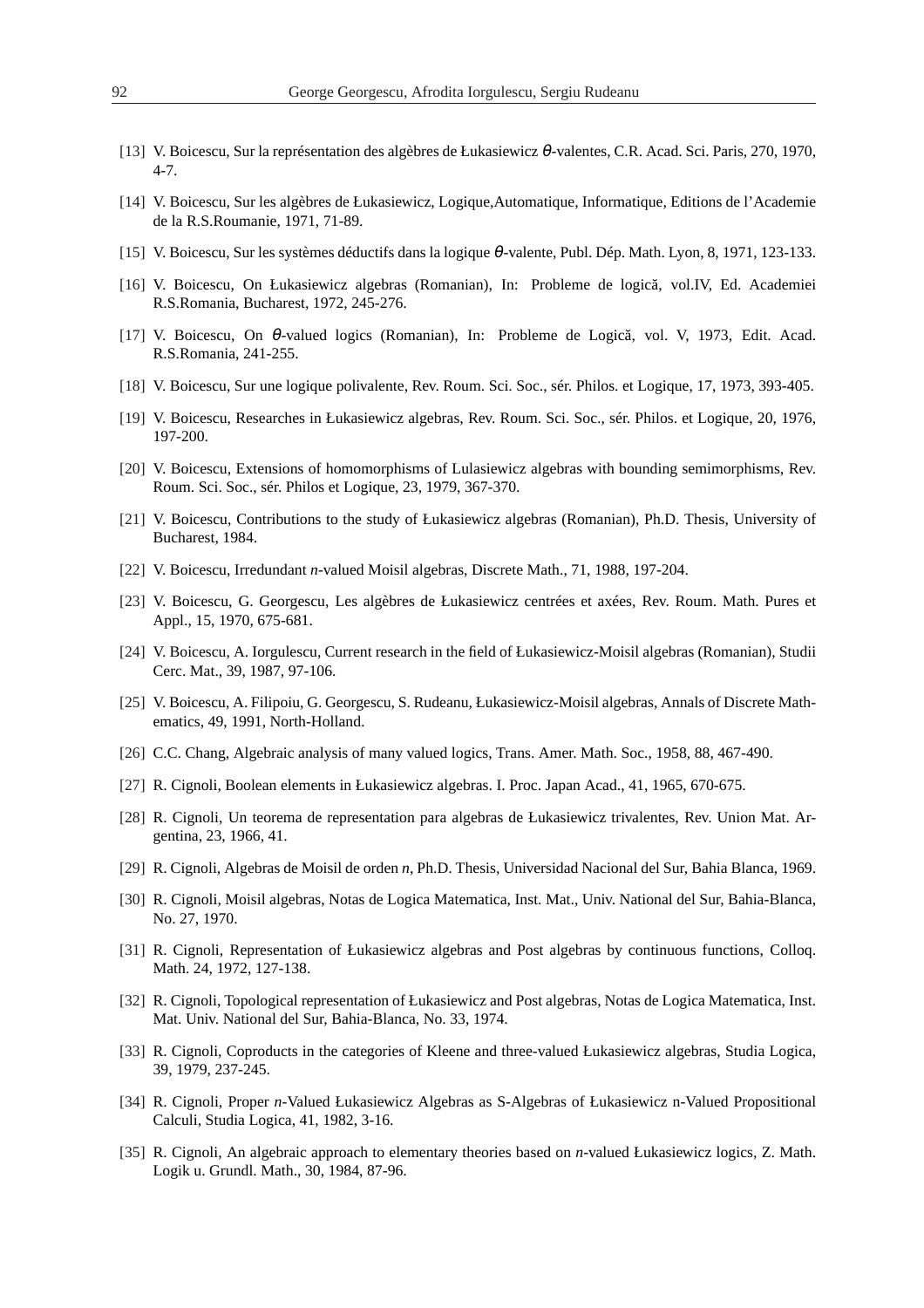- [36] R. Cignoli, M.S. De Gallego, The lattice structure of 4-valued Łukasiewicz algebras, J. Symbolic Logic, 46, No. 1, 1981, 185.
- [37] R. Cignoli, M.S. De Gallego, The lattice structure of some Łukasiewicz algebras, Algebra Universalis, 13, 1981, 315-328.
- [38] R. Cignoli, A. Monteiro, Boolean elements in Łukasiewicz algebras. II., Proc. Japan Acad., 41, 1965, 676- 680.
- [39] R. Cignoli and D. Mundici, An elementary proof of Chang's completeness theorem for the infinite-valued calculus of Łukasiewicz, Studia Logica, to appear.
- [40] R. Cignoli, I.M.L. D'Ottaviano, D. Mundici, Algebraic Foundations of many-valued Reasoning, Kluwer 2000, Volume 7.
- [41] J. Coulon, J.L. Coulon, A propos de la représentation des algèbres de Łukasiewicz et des algèbres booléiennes floues, Rev. Roum. Math. Pures et Appl., 34, 1989, 403-411.
- [42] J. Coulon, J.L. Coulon, Un nouveau resultat concernant la representation d'une algèbre de Łukasiewicz involutive dans l'algèbre des parties floues d'une structure floue involutive, Rev. Roumaine Math. Pures et Appl., 38, 1993, 319-326.
- [43] A. Figallo, J. Tolosa, Algebras de Łukasiewicz trivalente, Univ. Nac. de San Juan, 1982.
- [44] A. Figallo Jr., M. Figallo and A. Ziliani, Free (*n* + 1)-valued Łukasiewicz BCK algebras, Demonstratio Mathematica, XXXVII, 2, 2004, 245-254.
- [45] A.V. Figallo, I. Pascual, A. Ziliani, Notes on monadic *n*-valued Łukasiewicz algebras, Math. Bohem., 3, 129, 2004, 255-271.
- [46] A.V. Figallo, C. Sanza , A. Ziliani, Functional monadic *n*-valued Łukasiewicz algebras, accepted by Mathematica Bohemica.
- [47] A.V. Figallo, I. Pascual, A. Ziliani, Subdirectly irreducible monadic Łukasiewicz-Moisil algebras, Manuscript.
- [48] A.V. Figallo, Łukasiewicz BCK-algebras endowed with Moisil operators, Manuscript.
- [49] A.V. Figallo, A. Figallo Jr., M. Figallo, A. Ziliani, Łukasiewicz residuation algebras with infimum, Manuscript.
- [50] A. Filipoiu, Analytic tableaux for θ-valued propositional logic, Math. Seminar Notes, 6, 1978, 517-526.
- [51] A. Filipoiu, Representation theorems for Łukasiewicz algebras, Discrete Math., 27, 1979, 107-110.
- [52] A. Filipoiu, Representation of Łukasiewicz algebras by means of ordered Stone spaces, Discrete Math., 30, 1980, 111-116.
- [53] A. Filipoiu, θ-valued Łukasiewicz-Moisil algebras and logics (Romanian), Ph.D. Thesis, Univ. of Bucharest, 1981.
- [54] A. Filipoiu, Representation theorems for θ-valued Łukasiewicz algebras, Discrete Math., 33, 1981, 21-27.
- [55] A. Filipoiu, Some remarks on the representation theorem of Moisil, Discrete Math., 33, 1981, 163-170.
- [56] J. M. Font, A. J. Rodriguez, A. Torrens, Wajsberg Algebras, Stochastica, VIII, 1, 5-31, 1984.
- [57] G. Georgescu, Algébres de Łukasiewicz complètes, C.R. Acad. Sci. Paris, 269, 1969, 1181-1184.
- [58] G. Georgescu, The centered epimorphisms and the construction of the tensor product in Łuk, Rev. Roum. Math. Pures Appl., 15, 1970, 693-709.
- [59] G. Georgescu, *n*-valued complete Łukasiewicz algebras, Rev. Roum. Math. Pures Appl., 16, 1971, 41-50.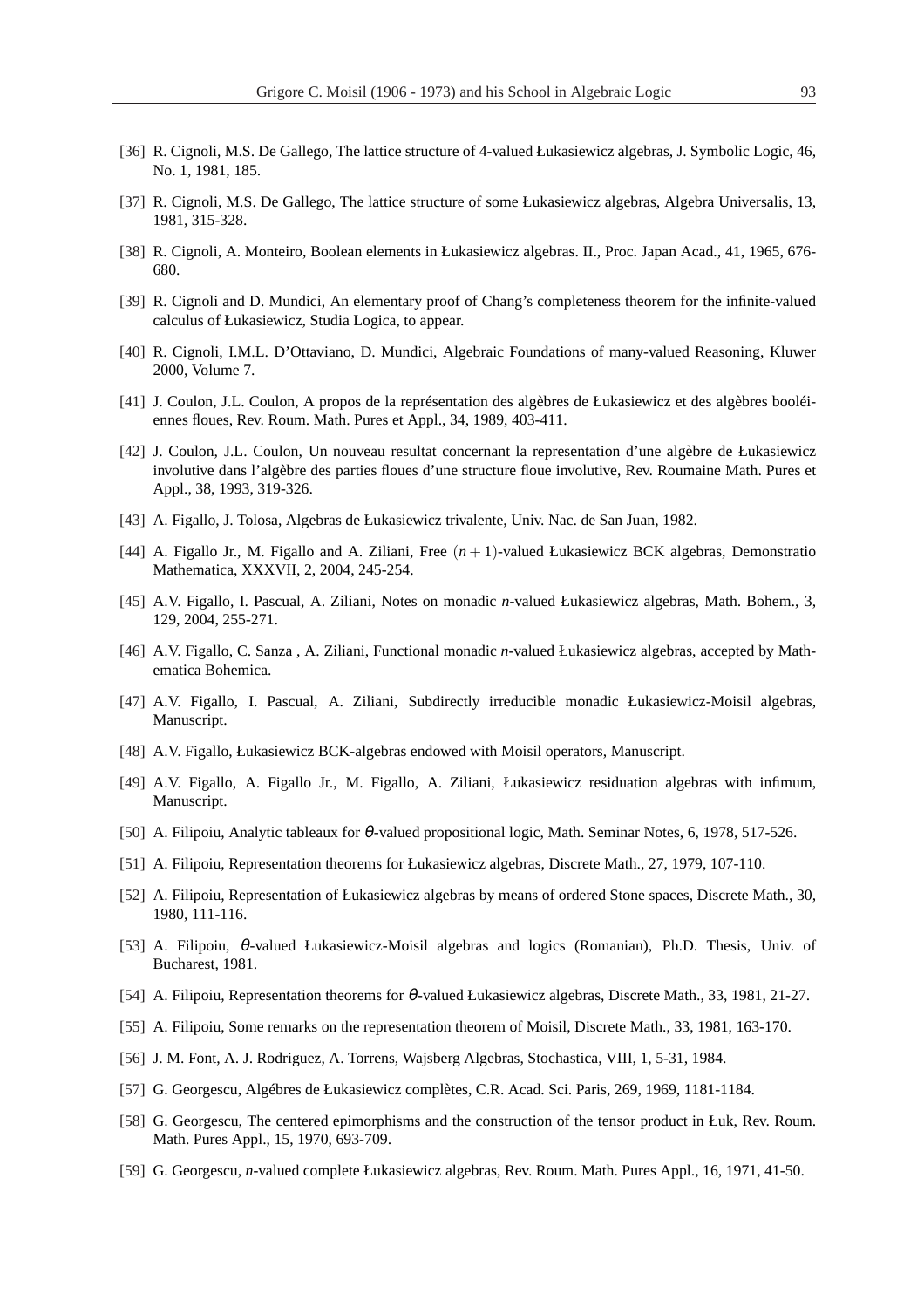- [60] G. Georgescu, The θ-valued Łukasiewicz algebras. I., Rev. Roum. Math. Pures Appl., 16, 1971, 195-209.
- [61] G. Georgescu, Algebras de Łukasiewicz de orden  $\theta$ . II., Rev. Roum. Math. Pures Appl., 16, 1971, 363-369.
- [62] G. Georgescu, Les algèbres de Łukasiewicz θ-valentes, In: Logique, Automatique, Informatique, Edit. Acad. R.S.Romania, Bucharest, 1971, 99-169.
- [63] G. Georgescu, The θ-valued Łukasiewicz algebras. III. Duality theory., Rev. Roum. Math. Pures Appl., 16, 1971, 1365-1390.
- [64] G. Georgescu, Algebre Łukasiewicz θ-valente, Ph.D. Thesis, Math. Institute, Bucharest, mai 1972.
- [65] G. Georgescu, Représentation des algèbres de Łukasiewicz θ-valentes polyadiques, C. R. Acad. Sci. Paris, A-B, 274, 1972, A944-A946.
- [66] G. Georgescu, Reprezentarea algebrelor Łukasiewicz poliadice local finite de grad infinit, Studii Cerc. Mat., 24, 1972, 1107-1117.
- [67] G. Georgescu, Some remarks on the polyadic Łukasiewicz algebras, Rev. Roum. Mat. Pures Appl., 22, 1977, 641-648.
- [68] G. Georgescu, On the homogeneous-universal Łukasiewicz algebras, Rev. Roum. Mat. Pures Appl., 23, 1978, 29-32.
- [69] G. Georgescu, A. Iorgulescu, Pseudo-MV Algebras: a Noncommutative Extension of MV Algebras, The Proceedings of the Fourth International Symposium on Economic Informatics, Bucharest, Romania, May 1999, 961-968.
- [70] G. Georgescu, I. Leustean, Towards a probability theory based on Moisil logic, Soft Computing, 2000, 4, No.1, 19-26.
- [71] G. Georgescu, A. Iorgulescu, Pseudo-BL algebras: A noncommutative extension of BL algebras, Abstracts of The Fifth International Conference FSTA 2000, Slovakia, February 2000, 90-92.
- [72] G. Georgescu, A. Iorgulescu, Pseudo-BCK algebras: An extension of BCK algebras, Proceedings of DMTCS'01: Combinatorics, Computability and Logic, Springer, London, 2001, 97-114.
- [73] G. Georgescu, I. Leustean, Probabilities on Łukasiewicz-Moisil algebras, International Journal of Approximate Reasoning, 1998, 18, No.3-4, 201-215.
- [74] G. Georgescu, I. Leustean, Conditional probabilities on Łukasiewicz-Moisil algebras, Analele Universitatii Bucuresti, 1998, 47, 55-64.
- [75] G. Georgescu., I. Leuştean, A. Popescu, Order convergence and distance on Łukasiewicz-Moisil algebras, Multiple Valued Logic, to appear.
- [76] G. Georgescu, A. Popescu, A common generalization for algebras and Łukasiewicz-Moisil algebras, submitted.
- [77] G. Georgescu, C. Vraciu, Le spectre maximal dŠune algèbre de Łukasiewicz, C.R. Acad. Sci. Paris, 268, 1969, 928-929.
- [78] G. Georgescu, C. Vraciu, *n*-valued centered Łukasiewicz algebras, Rev. Roum. Math. Pures Appl., 14, 1969, 712-723.
- [79] G. Georgescu, C. Vraciu, Sur les algèbres de Łukasiewicz centrées, C.R. Acad. Sci. Paris, 268, 1969, 998- 1000.
- [80] G. Georgescu, C. Vraciu, Sur le spectre maximal d'une algèbre de Łukasiewicz, Publ. Dép. Math. Lyon, 6, 1969, 42-54.
- [81] G. Georgescu, C. Vraciu, Sur les épimorphismes centrées des algèbres de Łukasiewicz, C.R. Acad. Sci. Paris,269, 1969, 4-6.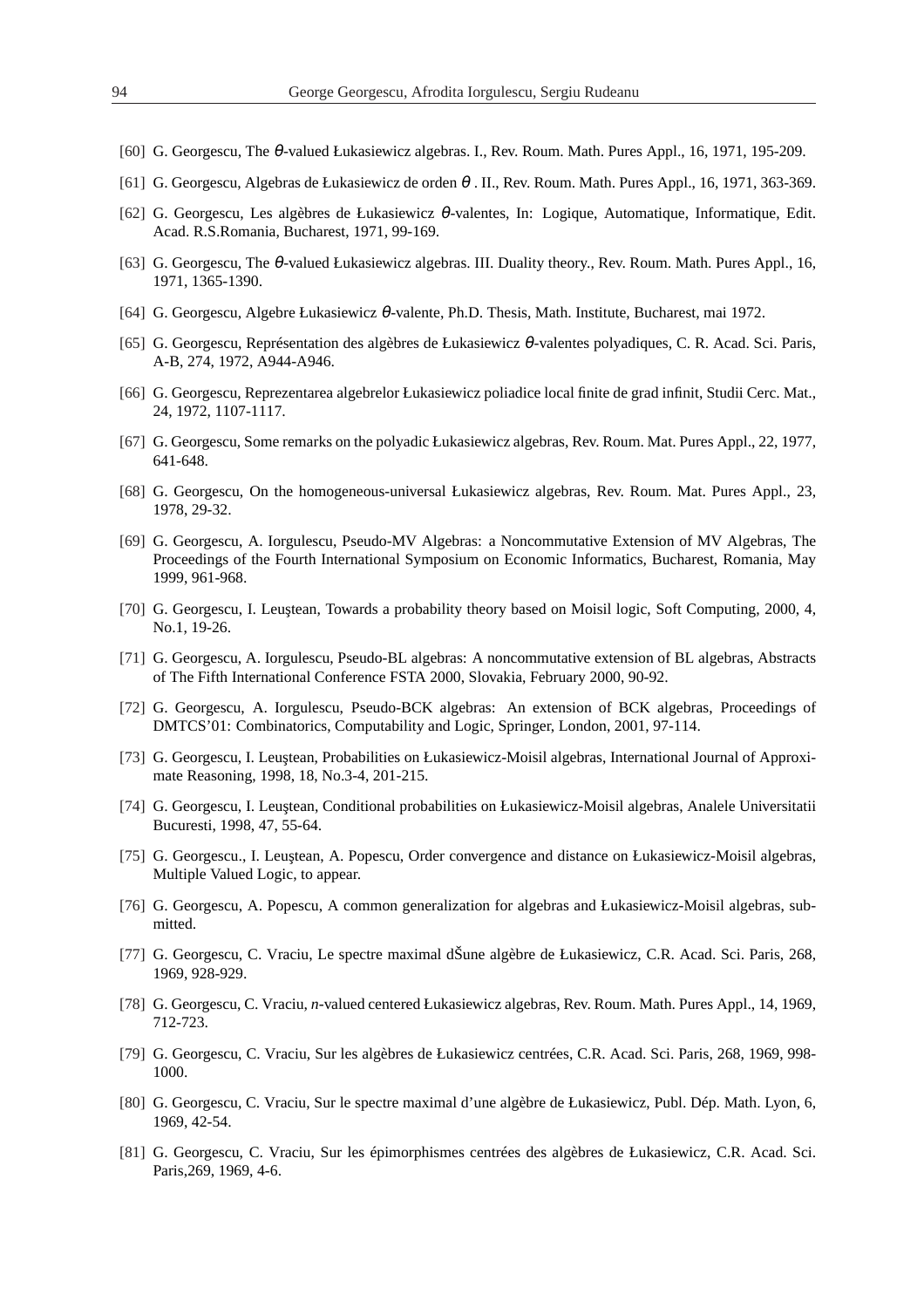- [82] G. Georgescu, C. Vraciu, On the characterization of centered Łukasiewicz algebras, J. Algebra, 16, 1970, 486-495.
- [83] G. Georgescu, C. Vraciu, Monadic Boolean algebras and monadic Łukasiewicz algebras (Romanian), Studii Cerc. Mat., 23, 1971, 1025-1048.
- [84] G. Georgescu, C. Vraciu, La dualité des algèbres de Post θ-valentes, J. Algebra, 21, 1972, 74-86.
- [85] H. Goldberg, H. Leblanc, G. Weaver, A strong completeness theorem for 3-valued logic, Notre Dame J. Formal Logic, 15,1974, 325-332.
- [86] M. Greniewski, Using three valued logics in the theory of swiching theory (Romanian). I. Realizarea cu circuite a funcțiilor fundamentale, Comunic. Acad. R.P.R., 6, 1956, 225-229.
- [87] R. Grigolia, Algebraic analysis of Łukasiewicz-Tarski's *n*-valued logical systems, in: Selected Papers on Łukasiewicz Sentential Calculi (R. Wójcicki and G. Malinowski, Eds.), Polish Acad. Of Sciences, Ossolineum, Wroclaw, 1977, 81-92.
- [88] A. Iorgulescu, On the construction of three-valued Łukasiewicz-Moisil algebras, Discrete Math., 47, 1984, 213-227.
- [89] A. Iorgulescu, Functors between categories of three-valued Łukasiewicz-Moisil algebras, Discrete Math., 49, 1984, 121-131.
- [90] A. Iorgulescu,  $(1+\theta)$ -valued Łukasiewicz-Moisil algebras with negation (Romanian), Ph.D. Thesis, Univ. of Bucharest, 1984.
- [91] A. Iorgulescu, Connections between *MV<sup>n</sup>* algebras and *n*-valued Łukasiewicz-Moisil algebras I, Discrete Mathematics, 181 (1-3), 1998, 155-177.
- [92] A. Iorgulescu, Connections between *MV<sup>n</sup>* algebras and *n*-valued Łukasiewicz-Moisil algebras II, Discrete Mathematics, 202, 1999, 113-134.
- [93] A. Iorgulescu, Connections between *MV<sup>n</sup>* algebras and *n*-valued Łukasiewicz-Moisil algebras -III, Manuscript.
- [94] A. Iorgulescu, Connections between *MV<sup>n</sup>* algebras and *n*-valued Łukasiewicz-Moisil algebras IV, Journal of Universal Computer Science, vol. 6, no I , 2000, 139-154.
- [95] L. Iturrioz, Axiomas para el calculo proposicional trivalente de Łukasiewicz, Rev. Union Mat. Argentina, 22, 1965, 150.
- [96] L. Iturrioz, Sur une classe particulière d'algèbres de Moisil, C. R. Acad. Sci. Paris, 267, 1968, 585-588.
- [97] L. Iturrioz, Les algèbres de Heyting-Brouwer et de Łukasiewicz trivalentes, Notre Dame J. Formal Logic, 17, 1976, 119-126.
- [98] L. Iturrioz, Algèbres de Łukasiewicz symétriques, Publ. Dép. Math. Lyon, 13, 1976, 73-96.
- [99] L. Iturrioz, Łukasiewicz and symmetrical Heyting algebras, Z. Math. Logik u. Grund.Math., 23, 1977, 131- 136.
- [100] L. Iturrioz, Two characteristic properties of monadic three-valued Łukasiewicz algebras, Rep. Math. Logic, 8, 1977, 63-68.
- [101] L. Iturrioz, An axiom system for three-valued Łukasiewicz propositional calculus, Notre Dame J. Formal Logic, 18, 1977, 616-620.
- [102] L. Iturrioz, O. Rueda, Algèbres implicatives trivalentes de Łukasiewicz libres, Discrete Math., 18, 1977, 35-44.
- [103] I. Leuştean, A unifying framework for Łukasiewicz-Moisil algebras, MV-algebras and Post algebras, submitted.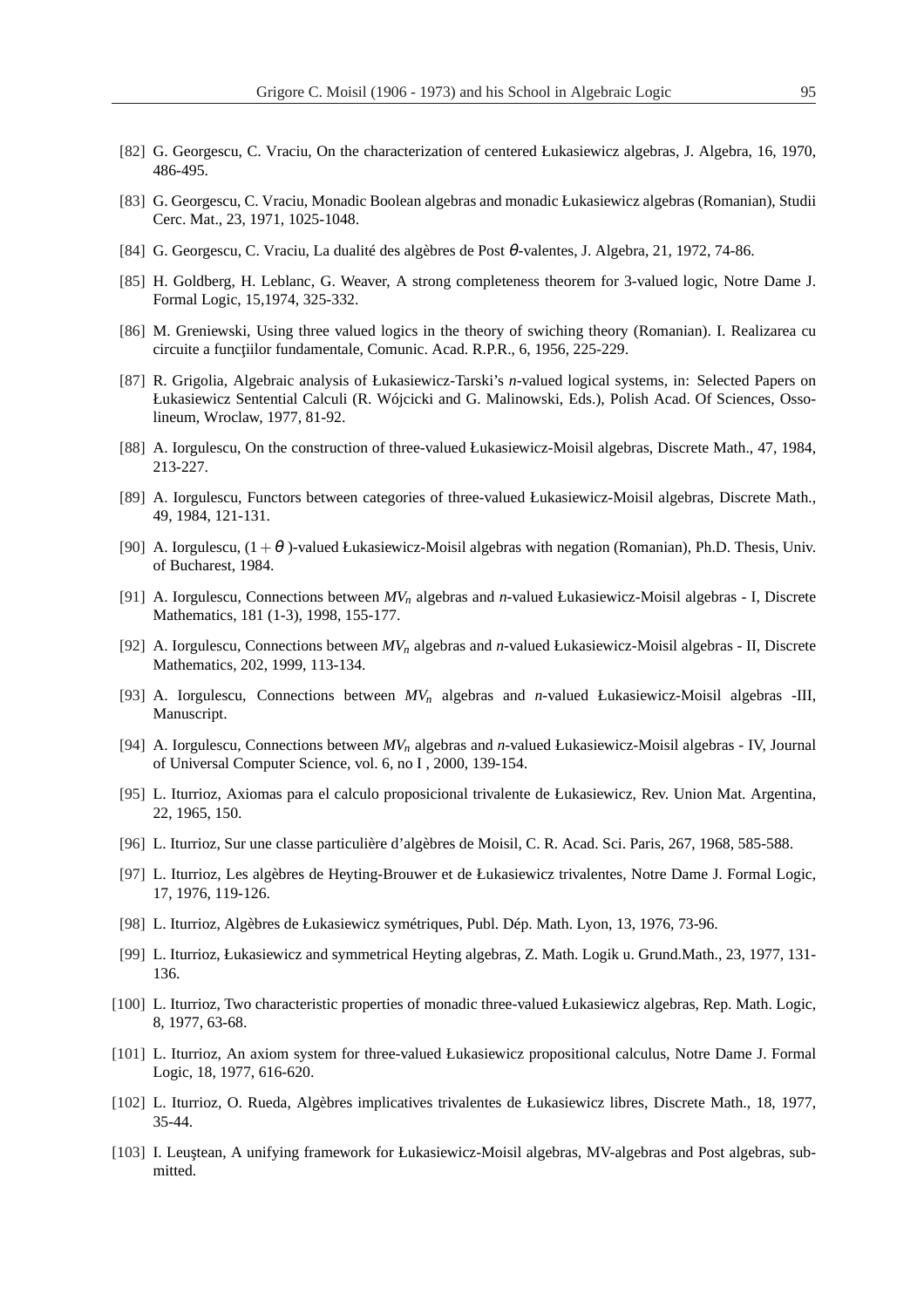- [104] J. Łukasiewicz, On three-valued logic (Polish), Ruch Filozoficzny, 5, 1920, 160-171.
- [105] J. Łukasiewicz, Philosophische Bemerkungen zur mehrwertigen Systemen des Aussagenkalküls, C.R. Séances Soc. Sci. Lettres Varsovie, Cl. III, 23, 1930, 51-77. Romanian translation in: Logică și Filozofie, Ed. Politică, București, 1966, 295-320.
- [106] J. Łukasiewicz, Die Logik und das Grundlagenproblem, Les entretiens de Zurich sur les fondements et la méthode des sciences mathématiques, 1941, 88-100.
- [107] J. Łukasiewicz, A. Tarski, Untersuchungen über den Aussagenkalkül, C.R. Séances Soc. Sci. Lettres Varsovie, Cl. III, 23, 1930, 30-50.
- [108] M.G. Malinowski, n-valued Łukasiewicz algebras and their connection to Post algebras of order (Polish), Zeszyty Naukowe u.t., Filozofia, 1972.
- [109] P. Mangani, On certain algebras related to many-valued logics (Italian), Boll. Un. Mat. Ital. (4) 8, 68-78, 1973.
- [110] W. Marek, T. Traczyk, Generalized Łukasiewicz algebras, Bull. Acad. Polonaise Sci. Sér. Math. Astronom. Phys., 17, 1969, 789-792.
- [111] Gr. C. Moisil, Recherches sur l'algèbre de la logique, Ann. Sci. Univ. Jassy, 22, 1935, 1-117.
- [112] Gr. C. Moisil, Sur le mode problématique, C.R. Séances Acad. Sci. Roumanie, 2, No. 2, 1938, 101-103.
- [113] Gr. C. Moisil, Recherches sur les logiques non-chrysippiennes, Ann. Sci. Univ. Jassy, 26, 1940, 431-466.
- [114] Gr.C. Moisil, Notes sur les logiques non-chrysippiennes, Ann. Sci, Univ. Jassy, 27, 1941, 86-98.
- [115] Gr. C. Moisil, Sur les anneaux de caractéristique 2 ou 3 et leurs applications, Bul. Politechn. Bucharest, 12, 1941, 66-90.
- [116] Gr. C. Moisil, Contributions à l'étude des logiques non-chrysippiennes. I. Un nouveau système d'axiomes pour les algèbres Łukasiewicziennes tétravalentes, C.R. Acad. Sci. Roumanie, 5, 1941, 289-293.
- [117] Gr. C. Moisil, Contributions à l'étude des logiques non-chrysippiennes. II. Anneaux engendrés par les algèbres Łukasiewicziennes centrées, C.R. Acad. Sci. Roumanie, 6, 1942, 9-14.
- [118] Gr. C. Moisil, Contributions à l'étude des logiques non-chrysippiennes. III. Anneaux engendrés par les algèbres Łukasiewicziennes tétravalentes axées, C.R. Acad. Sci. Roumanie, 7, 1942, 14-18.
- [119] Gr. C. Moisil, Logique modale, Disquis. Math. Phys., 2, 1942, 3-98.
- [120] Gr. C. Moisil, The algebra of networks with rectifiers (Romanian), Rev. Univ. C.I. Parhon și a Politehnicii București, 4-5, 1954, 9-41.
- [121] Gr. C. Moisil, Utilization of three-valued logics in the theory of switching circuits. II. The characteristic equation of a relay. III. Actual-contact circuits. IV. Realization of the working functions in actual operation (Romanian). Comun. Acad. R.P. Române, 6, 1956, 231-239, 385-386, 971-973.
- [122] Gr. C. Moisil, Applications of three-valued logics to the study of actual operation of relay-contact circuits (Romanian), Bul. Mat. Soc. St. Fiz. R.P. Române, 1(49), 1957, 147-191.
- [123] Gr. C. Moisil, Utilization of three-valued logics to the theory of switching circuits. V. P-I circuits (Romanian), Comunic. Acad. R.P. Române, 8, 1958, 1127-1128.
- [124] Gr. C. Moisil, Utilization of three-valued logics to the theory of switching circuits. VI. Polarized relays with unstable neutral. VII. Operation of ordinary relays under low self-maintaining current. VIII. -twoterminals with contacts and resistances. IX. -two-terminals with contacts, valves and resistances. X. Physical interpretation of the characteristic function of a multiterminal (Romanian), Comunic. Acad. R.P. Române, 9, 1959, 411-413, 531-532, 533-535, 665-666, 667-669.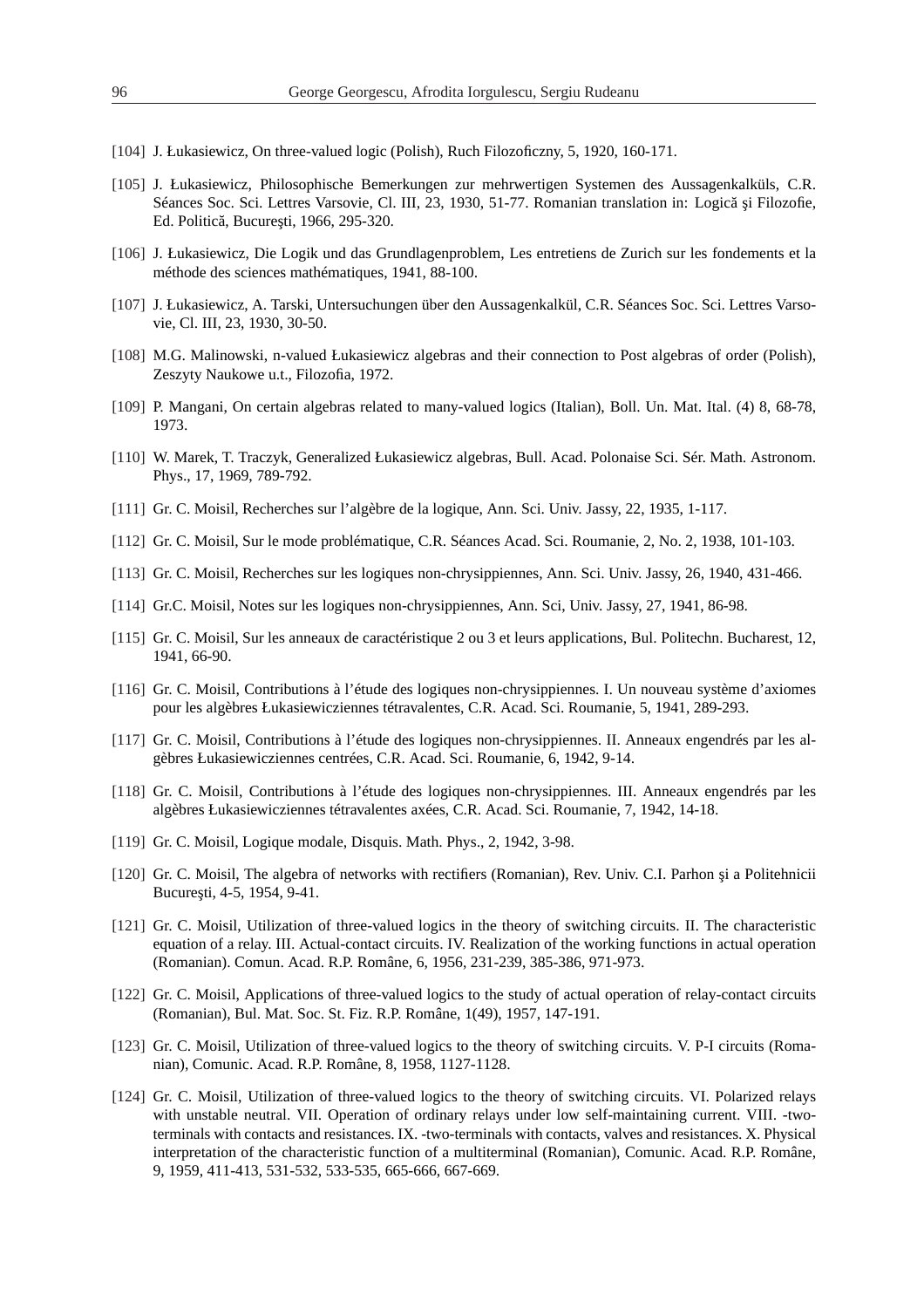- [125] Gr. C. Moisil, Sur l'application de la logique à trois valeurs à l'étude des circuits électriques à contacts, redresseurs et résistances, Rev. Math. Pures Appl. , 4, 1959, 173-183.
- [126] Gr. C. Moisil, The algebraic Theory of Switching Circuits (Romanian), Ed. Tehnică București. English translation 1969, Pergamon Press, Oxford, and Editura Tehnică București.
- [127] Gr.C. Moisil, Sur les idéaux des algèbres Łukasiewicziennes trivalentes, Analele Univ. C.I. Parhon, Seria Acta Logica, 3, 1960, 83-95.
- [128] Gr.C. Moisil, On predicate calculus in three-valued logics (Russian), An. Univ. C.I. Parhon, Acta Logica, 4, 1961, 103-112.
- [129] Gr.C. Moisil, Sur la logique à trois valeurs de Łukasiewicz, An. Univ. C.I. Parhon, Acta Logica, 5, 1962, 103-117.
- [130] Gr.C. Moisil, Les logiques non-chrysippiennes et leurs applications, Acta Philos. Fennica, 16, 1963, 137- 152.
- [131] Gr.C. Moisil, Le algèbre di Łukasiewicz, An. Univ. C.I. Parhon, Acta Logica 6, 1963, 97-135.
- [132] Gr.C. Moisil, Applicazioni dell'algebra alle calcolatrici moderne, Atti Reunione del Groupement des Math. D'Expression Latine, 26.IX-3.X. 1961, Ed. Cremonese, Roma, 1963.
- [133] Gr.C. Moisil, The interest of the actual operation of switching circuits for the logician, An. Univ. București, Acta Logica, 7-8, 1964, 131-139.
- [134] Gr.C. Moisil, Sur les logiques de Łukasiewicz à un nombre fini de valeurs, Rev. Roum. Math. Pures Appl., 9, 1964, 905-920.
- [135] Gr.C. Moisil, Încercări vechi și noi de logică neclasică (Old and New Essays on Non-Classical Logics), Edit. Ştiințifică, Bucharest, 1965.
- [136] Gr.C. Moisil, Théorie structurelle des automats finis, Gauthiers-Villars, Paris, 1967.
- [137] Gr.C. Moisil, Łukasiewiczian algebras, Computing Center, University of Bucharest (preprint), 311-324, 1968.
- [138] Gr.C. Moisil, Essais sur les logiques non-chrysippiennnes, Ed. Academiei R.S.R., Bucharest, 1972.
- [139] Gr.C. Moisil, Ensembles flous et logiques à plusieurs valeurs, Centr. Rech. Math., Université de Montréal, mai, 1973 (preprint).
- [140] Gr.C. Moisil, Lecții despre logica raționamentului nuanțat (Lectures on the Logic of Fuzzy Reasoning), Ed. Ştiințifică și Enciclopedică, Bucharest, 1975.
- [141] Gr.C. Moisil, Sur l'emploi des mathématiques dans les sciences de l'homme, Accad. Naz. Lincei, Contributi del Centro Linceo Interdisciplinare di Sci. Mat. E loro Appl., No. 17, 1976.
- [142] A. Monteiro, Matrices de Morgan caracteristiques pour le calcul propositional classique, Ann. Acad. Brasil, 52, 1960, 1-7.
- [143] A. Monteiro, Sur la définition des algèbres de Łukasiewicz trivalentes, Notas de Logica matematica, 21, 1964.
- [144] A. Monteiro, Construction des algèbres de Łukasiewicz trivalentes dans les algèbres de Boole monadiques, Notas de Logica Matematica, 11, 1964.
- [145] A. Monteiro, R. Cignoli, Construccion geometrica de las algebras de Łukasiewicz trivalentes libres, Rev. Union Mat. Argentina, 22 , 1965, 152-153.
- [146] L. Monteiro, Axiomes indépendentes pour les algèbres de Łukasiewicz trivalentes, Notas de Logica Matematica, 32, 1974.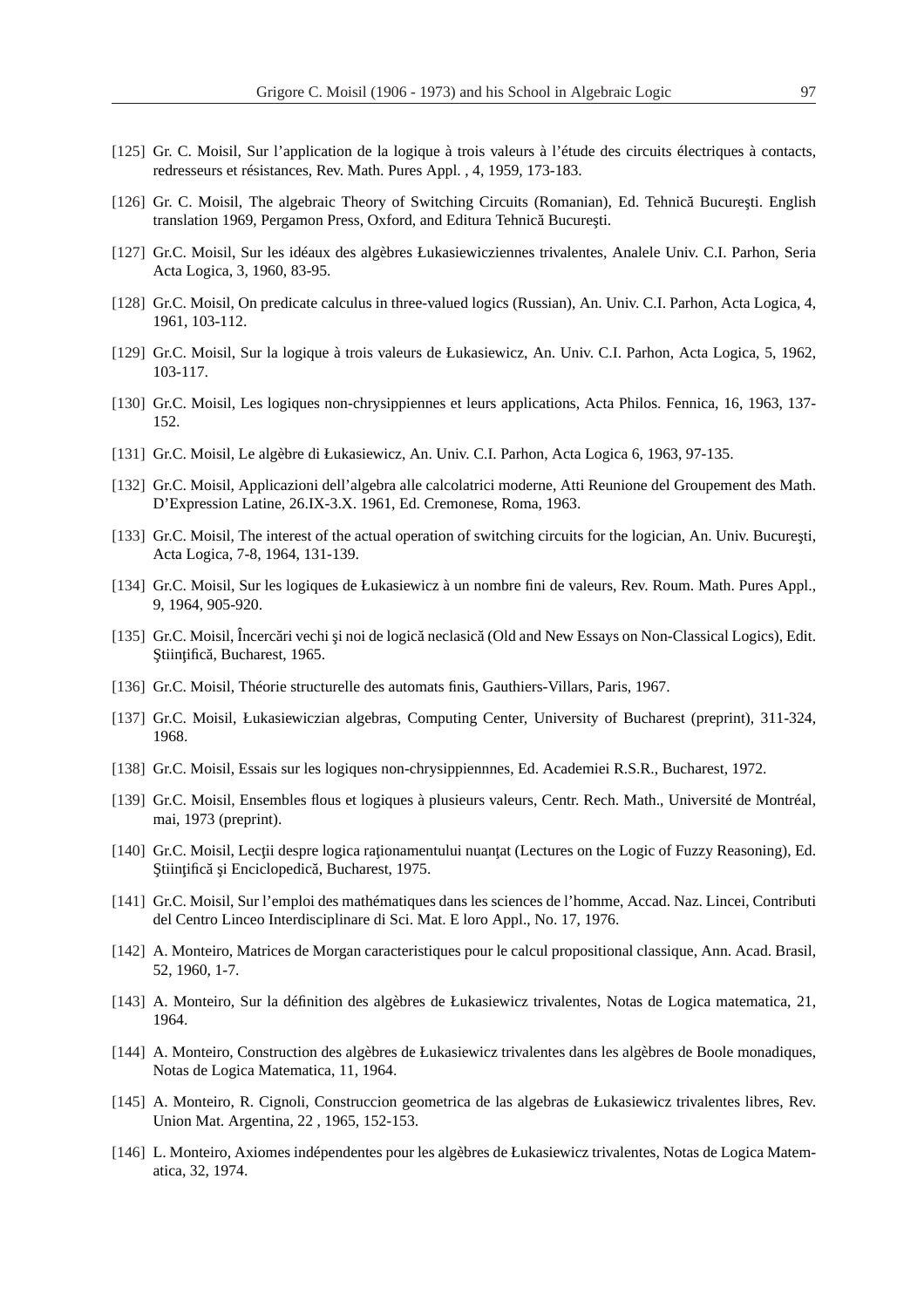- [147] L. Monteiro, Algebras de Łukasiewicz trivalentes monadicas, Notas de Logica Matematica, 32, 1974.
- [148] L. Monteiro, Sur la construction L des algèbres de Łukasiewicz trivalentes, Rev. Roum. Math. Pures Appl., Tome XXIII, No. 1, 1978, 77-83.
- [149] L. Monteiro, L.G. Coppola, Sur une construction des algèbres de Łukasiewicz trivalentes, Notas de Logica Matematica, 17, 1964.
- [150] D. Mundici, MV-algebras are categorically equivalent to bounded commutative BCK-algebras, Math. Japonica, 31, No. 6, 1986, 889-894.
- [151] D. Mundici, Interpretation of *AF C*<sup>\*</sup>-algebras in Łukasiewicz sentential calculus, J. Funct. Anal., 65, 1986, 15-63.
- [152] D. Mundici, The C<sup>\*</sup>-algebras of three-valued logic, Logic Colloquium'88, Ferro, Bonotto, Valentini and Zanardo (Editors), Elsevier Science Publishers B.V. (North-Holland), 1989, 61-77.
- [153] Gh. Nadiu, On a method for the construction of three-valued Łukasiewicz algebras (Romanian), Studii Cerc. Mat., 19, 1967, 1063-1070.
- [154] A. Petcu, The definition of the trivalent Łukasiewicz algebras by three equations, Rev. Roumaine Math. Pures Appl., 13, 1968, 247-250.
- [155] I. Petrescu (I. Voiculescu), Injective objects in the category of De Morgan algebras, Rev. Roumaine Math. Pures Appl., 16, 1971, 921-926.
- [156] D. Ponasse, Algèbres floues et algèbres de Łukasiewicz, Rev. Roumaine Math. Pures Appl., XXIII, 1, 1978, 103-111.
- [157] E. Post, Introduction to a general theory of elementary propositions, Amer. J. Math., 43, 1921, 163-185.
- [158] E. Radu, L'oeuvre de Gr. C. Moisil en logique mathématique, I., II., Rev. Roumaine Math. Pures Appl., 23, 1978, 463-477, 605-610.
- [159] J. Rodriguez, A. Torrens, Wajsberg Algebras and Post Algebras, Studia logica, 53, 1994, 1-19.
- [160] P. Rosenbloom, Post algebras. I. Postulates and general theory, Amer. J. Math., 64, 1942, 167-183.
- [161] S. Rudeanu, On Łukasiewicz-Moisil algebras of fuzzy sets, Studia Logica, 52, 1993, 95-111.
- [162] A. Sade, Algèbres de Łukasiewicz dans la logique trivalente, Univ. Beograd, Publ. Elektrotehn. Fak. Ser. Mat. Fiz., No. 247-273, 1969, 123-130.
- [163] C. Sanza, Notes on  $n \times m$ -valued Łukasiewicz algebras with negation, L. J. of the IGPL, 6, 12, 2004, 499-507 (<http://jigpal.oupjournals.org/current.dtl>)
- [164] C. Sanza, Monadic  $n \times m$ -valued Łukasiewicz algebras with negation, Manuscript.
- [165] C. Sicoe, Strictly chrysippian elements in many-valued Łukasiewicz algebra (Romanian), An. Univ. of Bucharest, 15, 1966, 123-126.
- [166] C. Sicoe, Sur les ideaux des algèbres Łukasiewicziennes polivalentes, Rev. Roum. Math. Pures Appl., 12, 1967, 391-401.
- [167] C. Sicoe, Note asupra algebrelor Łukasiewicziene polivalente, Stud. și Cerc. Mat., 19, 1967, 1203-1207.
- [168] C. Sicoe, On many-valued Łukasiewicz algebras, Proc. Japan Acad., 43, 1967, 725-728.
- [169] C. Sicoe, A characterization of Łukasiewicz algebras. I. II. Proc. Japan Acad., 43, 1967, 729-732, 733-736.
- [170] C. Sicoe, Sur la définition des algèbres Łukasiewicziennes polyvalentes, Rev. Roumaine Math. Pures Appl., 13, 1968, 1027-1030.